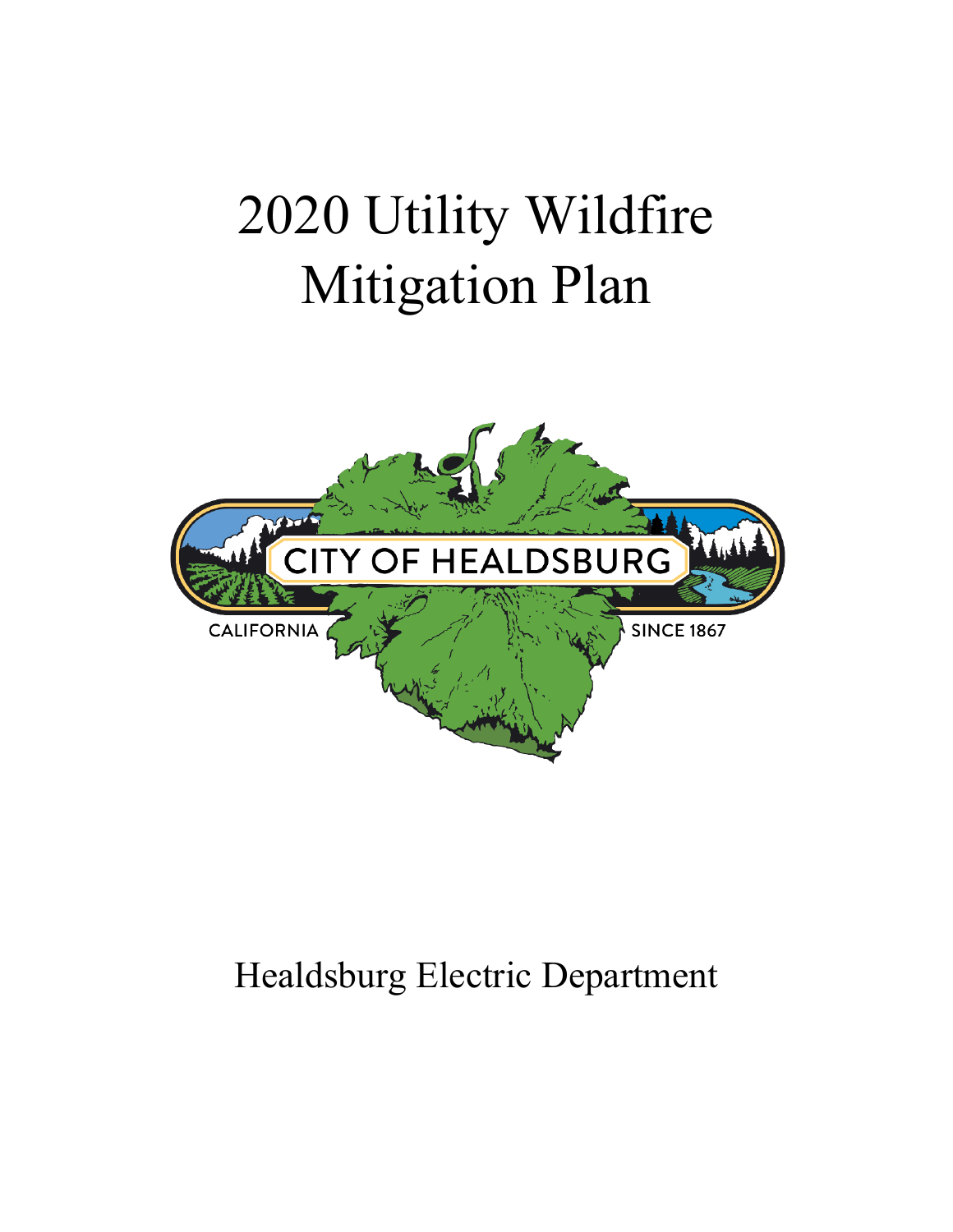# Table of Contents

| Methodology for Identifying Enterprise Wide Safety and Wildfire Risks [PRC-8387 (b)(2)(L)] 14 |  |
|-----------------------------------------------------------------------------------------------|--|
|                                                                                               |  |
|                                                                                               |  |
| APPENDIX A - HIGHER FIRE THREAT AREAS WITHIN HEALDSBURG'S SERVICE TERRITORY  16               |  |
|                                                                                               |  |
|                                                                                               |  |
|                                                                                               |  |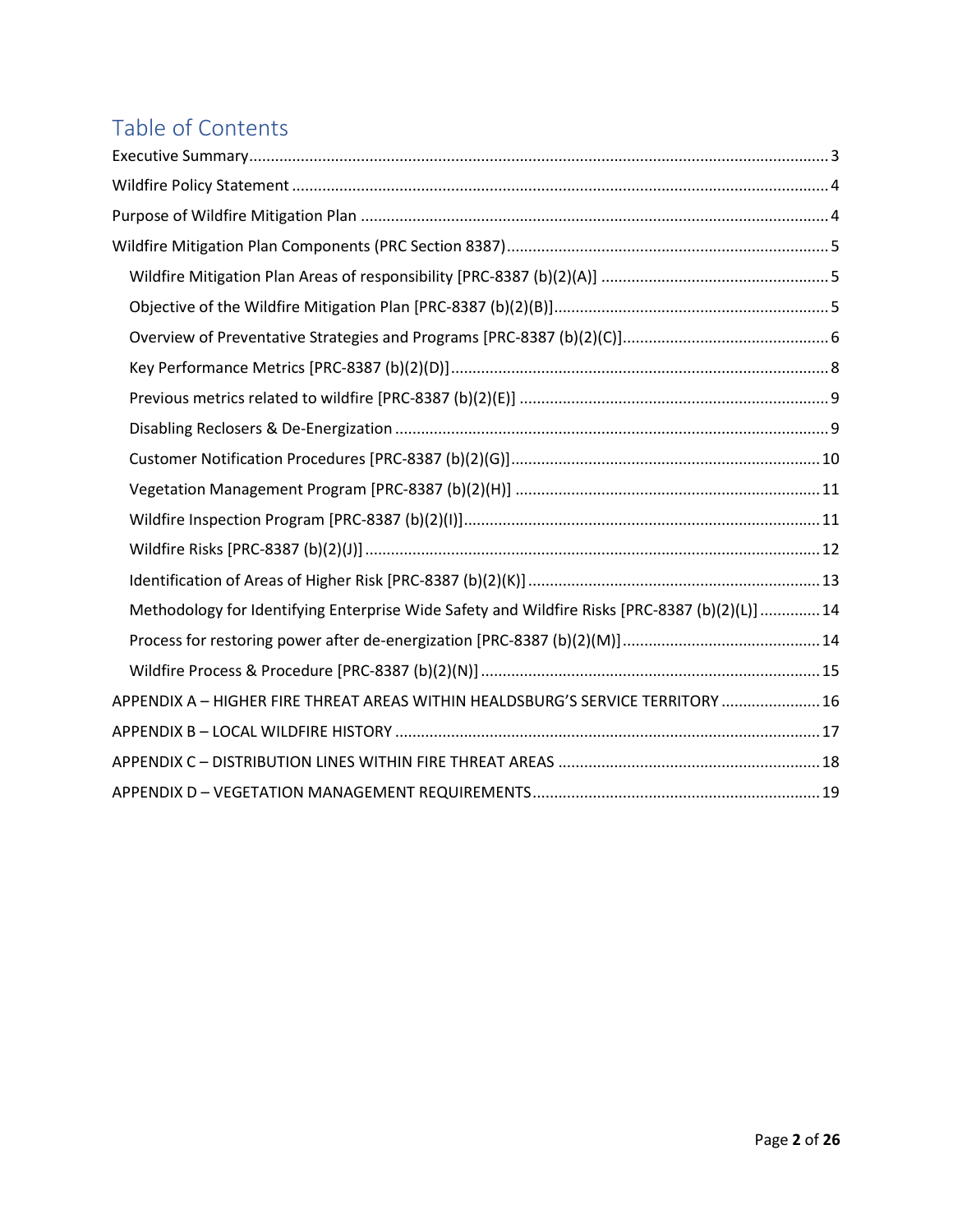# Executive Summary

<span id="page-2-0"></span>The City of Healdsburg is one of the fifty plus publicly owned electric utilities in the state of California. Established in 1899, Healdsburg's electric department continues its historical trend of providing safe, reliable, and affordable electric service to Healdsburg's residents and businesses. The Healdsburg Electric Department is governed by the City Council providing direct local control in the operation and management of this community service.

Over the last few years, devastating and destructive wildfires driven by climate change have had a significant impact on California and the areas surrounding Healdsburg. As termed by former Governor Brown, this is the new "abnormal". These changes in our climate coupled with increased housing in and adjacent to wildland urban interfaces (WUI) now require electric utilities to reassess and rethink their past operational procedures and construction standards.

In response to the wildfires, specifically utility caused wildfires, Senate Bill 901 (SB901) authored by Senator Dodd, was enacted in 2018. SB901 requires every electric utility to prepare a wildfire mitigation plan (WMP). SB901, in general, requires every publicly owned utility to construct, maintain, and operate its electrical facilities in a manner that reduces the risk of utility caused wildfires. Additionally, Assembly Bill 1054 (AB1054) by Assemblyman Holden amended SB901 with a requirement that every publicly owned utility must prepare and present a WMP to its governing body annually and file the plan with the newly created California Wildfire Safety Advisory Board. Per SB901, the WMP must include vegetation management (VM) programs, inspection and maintenance programs, protocols for deactivating automatic reclosers and for deenergizing power lines in severe weather conditions. The WMP must include a plan to contact critical customers such as police, fire, hospitals, and communication service providers. The program must also describe how service will be restored after a wildfire and include processes for (i) measuring the performance of the plan measures, (ii) identifying and correcting any deficiencies in the plan and (iii) auditing implementation of the plan.

This document is the City of Healdsburg's wildfire mitigation plan in accordance with the requirements of SB901.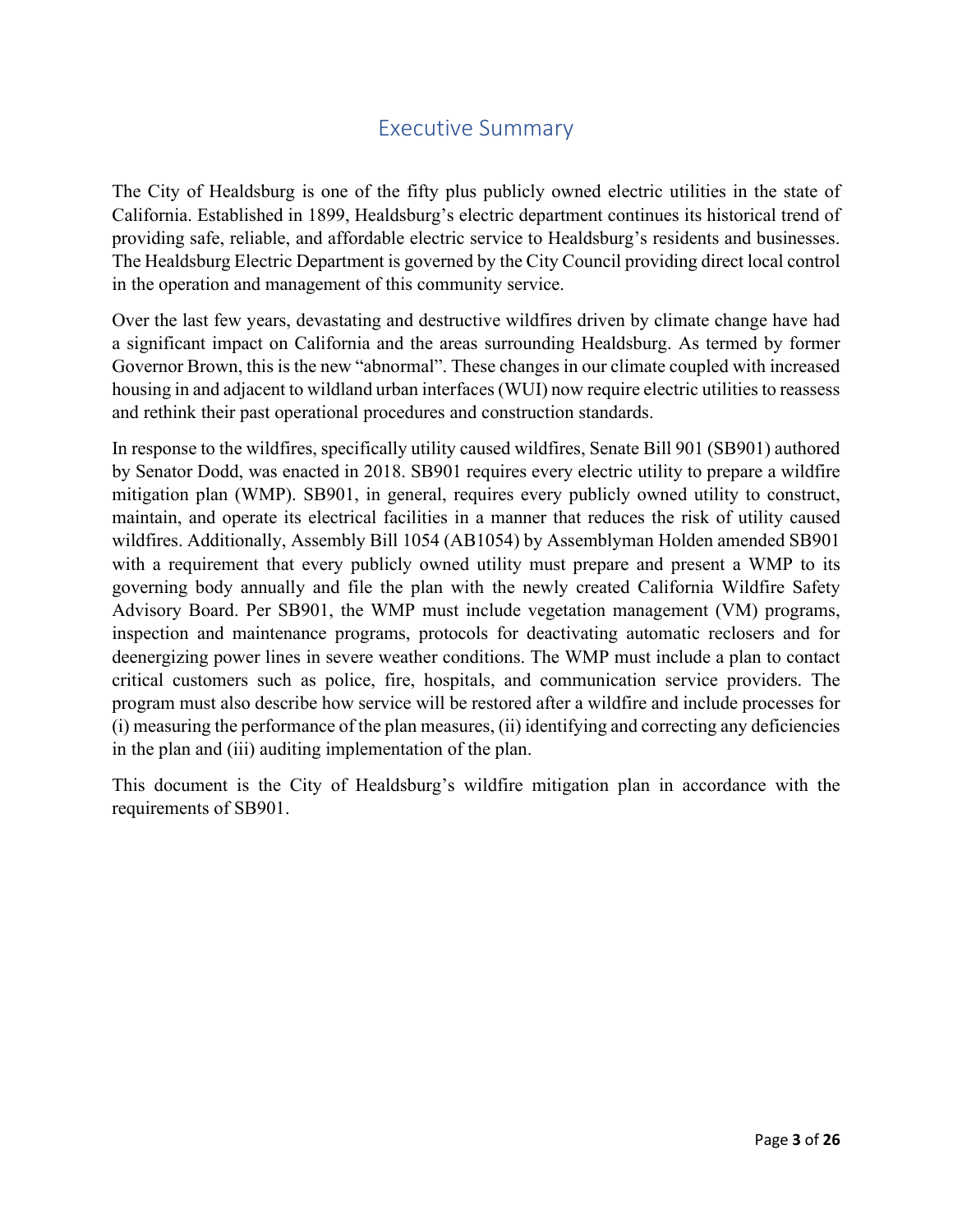# <span id="page-3-0"></span>Wildfire Policy Statement

It shall be the policy of the City of Healdsburg's Electric Department to construct, maintain, and operate electrical lines and equipment within high fire threat areas in a manner that reduces the risk of wildfire caused by electric utility equipment.

# <span id="page-3-1"></span>Purpose of Wildfire Mitigation Plan

The City of Healdsburg's electric service area includes areas considered to be of a higher fire threat. In general, these areas include the City's Wildland Urban Interface (WUI) and are generally described as the areas around Fitch Mountain, the Healdsburg Ridge, and the northern most portions of the City's service territory. These areas were identified by staff and later confirmed by the City Council. The fire threat area covers roughly one-third of the City's entire service territory. Within this area, the City owns and operates roughly 14.5 miles of underground primary conductor and 7.5 miles of overhead primary conductor. Line protection devices (devices that interrupt power should a fault occur) for this area include two feeder breakers, three reclosers and numerous fuses.

The City's Electric Department takes appropriate actions to help its customers prevent and respond to the increasing risk of wildfires. In its role as a public agency, Healdsburg closely coordinates with other local safety and emergency officials to help protect against fires and respond to emergencies. In its role as a utility, Healdsburg follows applicable design, construction, operation, and maintenance requirements to reduce risks associated with its electric system. This Wildfire Mitigation Plan describes the safety-related measures Healdsburg follows to reduce risk of wildfires. The WMP is not intended to be a final set of directions for the City's Utility Department staff. The intent of this document is to create an ever-improving framework for policies, procedures, and metrics that mitigate the risk of utility caused wildfires. Over time and as warranted utility practices, policies, and procedures will be reviewed, updated, and incorporated into this document with the goal of implementing effective and responsible wildfire mitigation measures.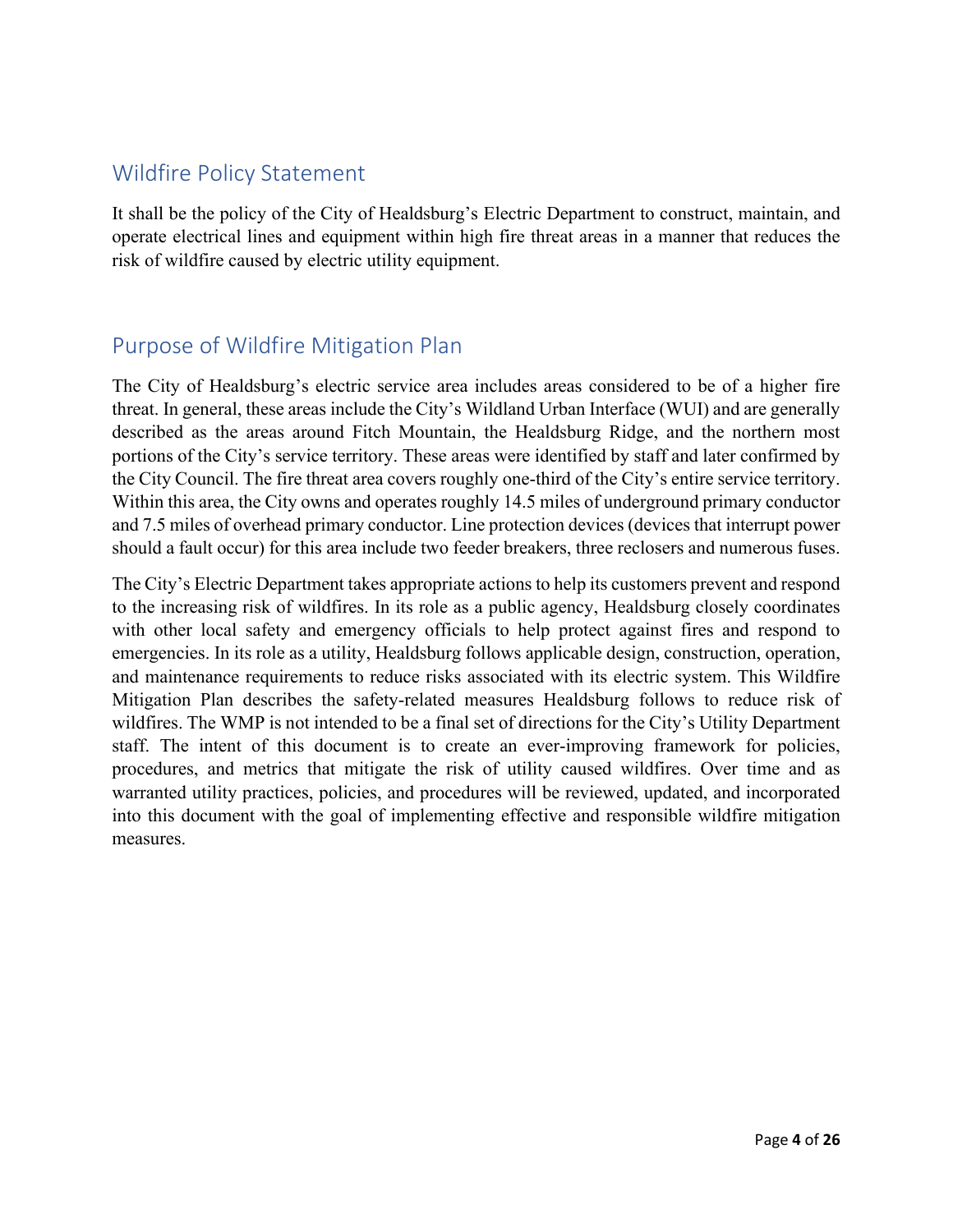# <span id="page-4-0"></span>Wildfire Mitigation Plan Components (PRC Section 8387)

The City's wildfire mitigation plan is organized similar to the listed consideration of the California Public Resource Code (PRC) Section 8387 as modified by SB901 and AB1054. Each of SB901's areas of consideration are listed below and are used to develop key elements that frame the City's wildfire mitigation plan.

### <span id="page-4-1"></span>Wildfire Mitigation Plan Areas of responsibility [PRC-8387 (b)(2)(A)]

The City's Electric Department is governed by Healdsburg's City Council, managed by the City Manager and Utility Director with day to day operations handled by the Electric Superintendent.



The City Council is the governing body for Healdsburg's Electric Department and provides policy approval and oversight. The wildfire mitigation plan is implemented by the City's Electric Superintendent with oversight provided by the Utility Director and City Manager. Due to the small size of Healdsburg's electric department, the Electric Superintendent is responsible for the implementation of many aspects of the plan (inspections, tree trimming, SOPs, etc.).

### <span id="page-4-2"></span>Objective of the Wildfire Mitigation Plan [PRC-8387 (b)(2)(B)]

The main objective of the Plan is to eliminate wildfires caused by electric utility equipment. To achieve this objective, various industry best practices, policies, procedures, and system improvements will be identified and implemented should they be of value to the community.

A component of the Plan is to measure the effectiveness of specific wildfire mitigation strategies. Healdsburg's Electric Department staff will assess the merits of the Plan and modifications based upon new information and applicable utility best practices. An additional objective of the Plan is to identify cost-effective measures that produce the same or improved results.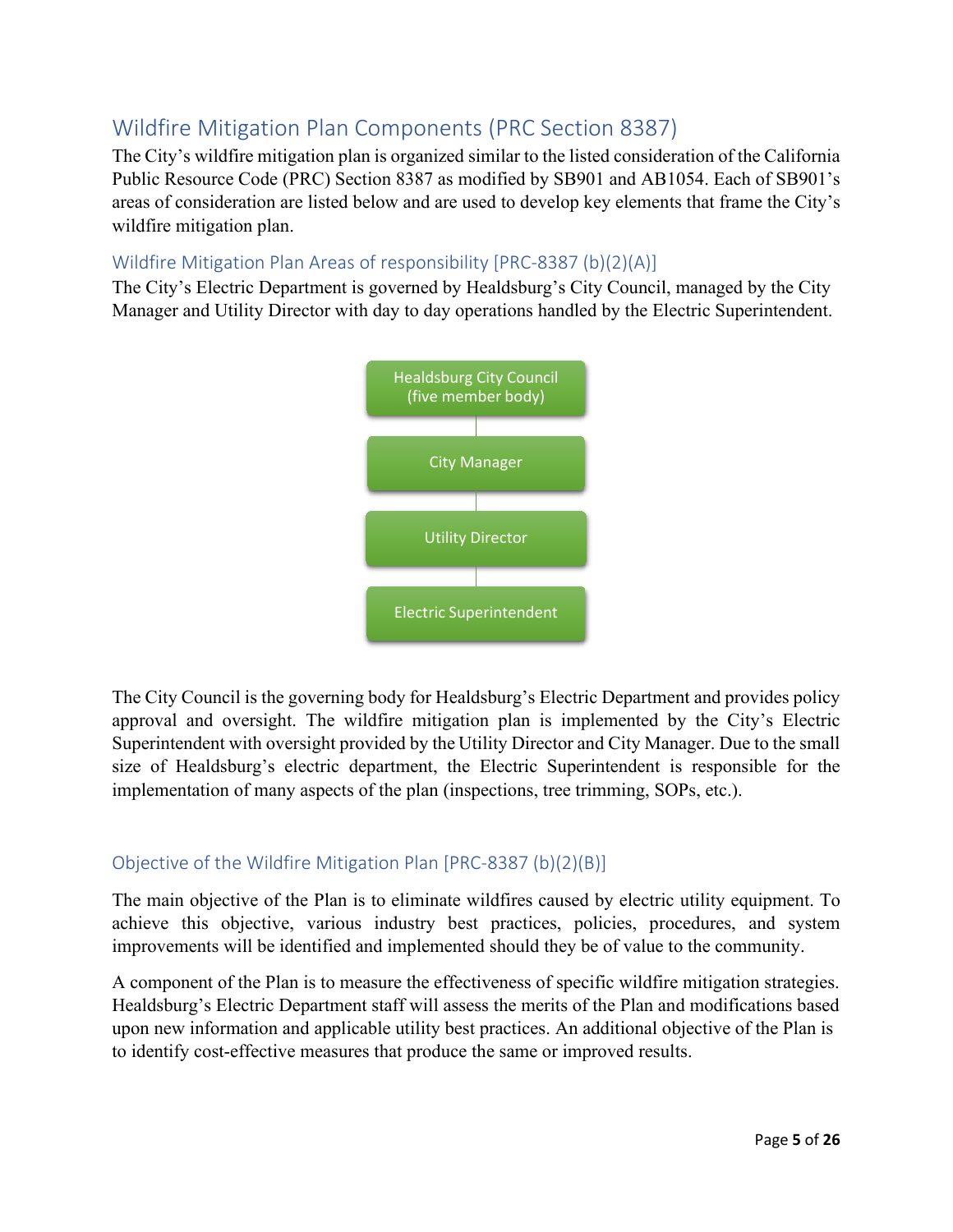### <span id="page-5-0"></span>Overview of Preventative Strategies and Programs [PRC-8387 (b)(2)(C)]

New and existing strategies and programs for the Electric Department will be used to mitigate the risk and impact of utility caused wildfires. Primarily these programs rely on adequate staffing levels to perform prudent and timely maintenance. Strategies and programs are listed below and will be discussed further throughout this document.

**Vegetation Management –** The City's existing vegetation management program (tree trimming) exceeds the CPUC's requirements for vegetation clearance from electric powerlines. Through the Plan, the existing vegetation management program will be reassessed and enhanced where needed to further mitigate wildfire risk. The City's vegetation management program is discussed further within this document.

**Public Education and Notification –** Public education and notification are key components of the Plan. The Plan will identify how the City will inform and notify the public on the wildfire plan and prepare the public for potential de-energizations of portions or the entirety of the City's electric system.

**Situational Awareness –** Situational awareness allows City staff to be informed of the status of the City's electric infrastructure and weather conditions conducive to wildfires. City Staff will rely heavily on internet weather services and technology but not forego the value of field observation of the Electric Superintendent, City staff, and qualified electrical workers. Additionally, within calendar year 2020, City staff will replace recloser controls allowing remote indication and control of line protection devices.

**Routine Inspections –** To ensure the City's electric system remains in good condition the City follows CPUC General Order 165. These routine inspections help assure that necessary repairs or replacements are identified and corrected in a timely manner. Needed repairs within the fire area will be prioritized and moved up in the Electric Department's work schedule. The Electric Department's Preventative Maintenance and Inspection Program guides in the assessment of the City electric facilities and will be reviewed and updated within calendar year 2020.

**Increased Wood Pole Strength Requirements** - At the time of reconstruction, the City constructs overhead facilities to meet or exceed CPUC General Order No. 95 (GO 95). Following or exceeding current GO 95 standards helps to assure that the City's facilities are safe and reliable. Specifically, the City increases pole strength requirements beyond those required by CPUC's GO 95 safety factors. City staff have considered the use of steel poles; however, steel poles do not reduce the risk of wildfire and therefore do not meet the intent of this plan. Steel is also known to weaken when heated, reducing the poles strength when exposed to elevated heat associated with wildfire. The heating of steel poles not only weakens the pole but can also damage or remove corrosion inhibiting coatings. For these reasons, the City has not adopted the use of steel poles within the fire area. Instead, the City will rely on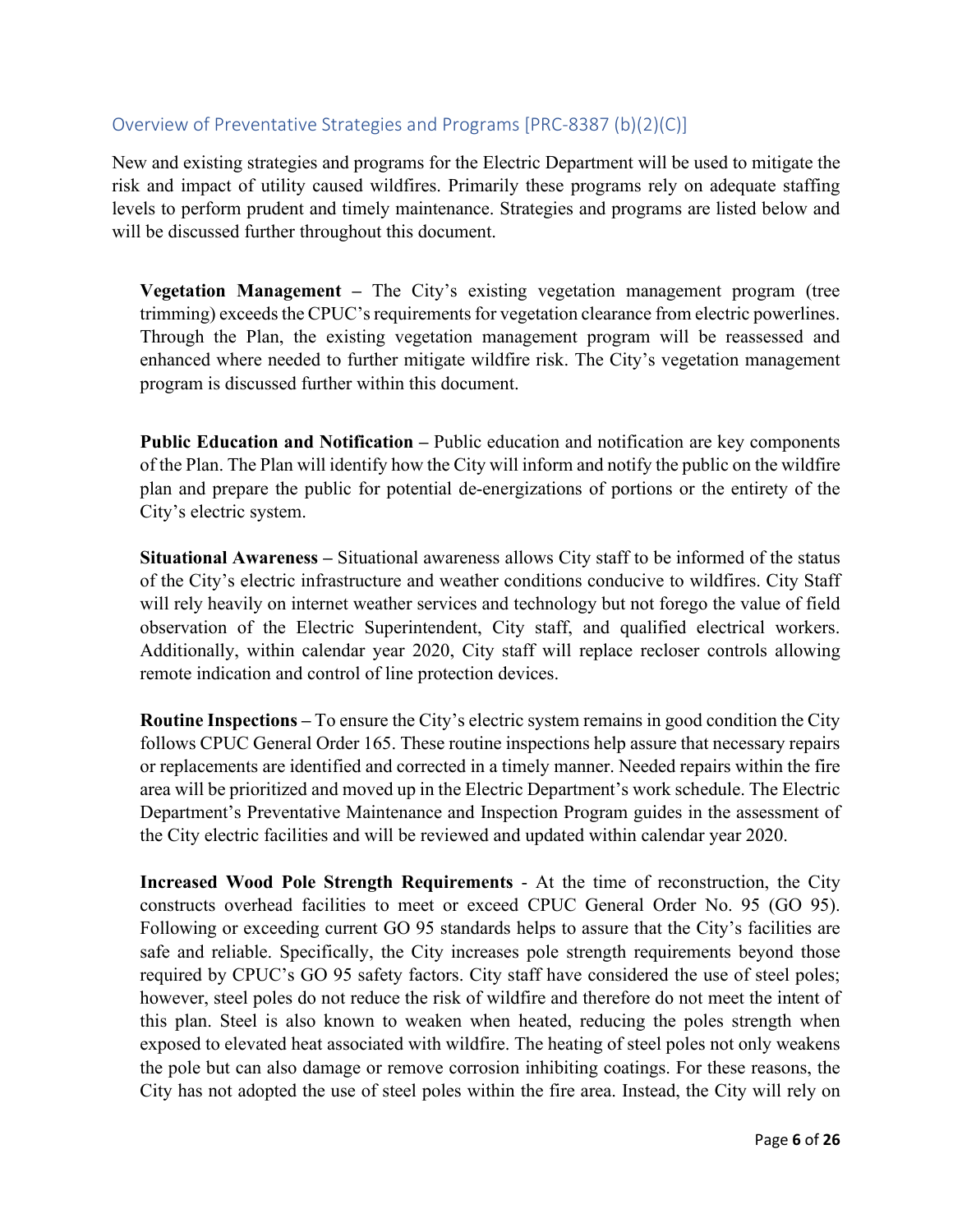increased vegetation clearances, increased pole strength, and a robust preventative maintenance program.

**Increased Overhead Conductor Spacing** - Overhead conductors can increase the risk of utility caused wildfire. To mitigate that risk, in 2018 Healdsburg staff spoke with a provider supplying covered overhead conductor to assess the value of installing covered conductor in areas of higher fire risk. In that review, the City found that covered conductors are heavier requiring stronger and larger diameter wood utility poles, are subject to the same preventative tree trimming/removal requirements, and that if tree wire falls to the ground line-protection devices may not trip (de-energize) the line in an timely manner. As such, the City will continue its policy of increasing conductor spacing and increased tree trimming requirements beyond those required of GO95. Increased tree clearance and increasing the spacing between overhead wires is a best practice to reduce tree caused power outages. To further prevent wildfire and power outages the City uses covered jumpers, wildlife guards, and other protective coverings at equipment locations. These coverings minimize wildlife and tree caused outages at equipment locations.

**Planned Replacement of Expulsion Fuses** – The use of non-expulsion fuses can reduce the risk of utility caused wildfire by significantly reducing sparks created when a fuse operates (blows). City staff have reviewed various non-expulsion fuses approved by CalFire and have selected a product that works well with the City's electric infrastructure. Within the 2020 calendar year City electric staff plan to replace existing expulsion fuses within the fire area with non-expulsion fuses to reduce the risk of wildfire. New construction within the fire threat area will use non-expulsion fuses.

**Elimination of Split Bolt Connectors** – The use of split bolt connectors creates system reliability issues and can be an ignition source for wildfires. To mitigate this risk, the City has prohibited the use of split bolt connectors throughout the City's electric system and actively removed split bolt connectors found within high fire threat areas.

**Removal of Lightning Arrestors** – Lightning arrestors are used to limit the damage caused by lightning strikes to or near utility equipment. While a lightning arrestor can protect a line many times over, in some cases a lightning arrestor will catastrophically fail emitting sparks. To limit the risk of these sparks igniting a wildfire, the City is considering the removal of lighting arrestors within high fire treat areas. A determination on whether to remove or pursue other mitigation measure will be completed by July of 2020.

**Operational Procedures** - The safe operation of the City's electric system helps lessen the risk of utility caused wildfires. As a standard practice, the City adjusts system protection settings during red-flag warnings and is researching additional field practices (vegetation management, disabling of recloser, patrols, staffing) to lessen the risk of wildfire. Within calendar year 2020, the City will revise existing work practices and/or develop new practices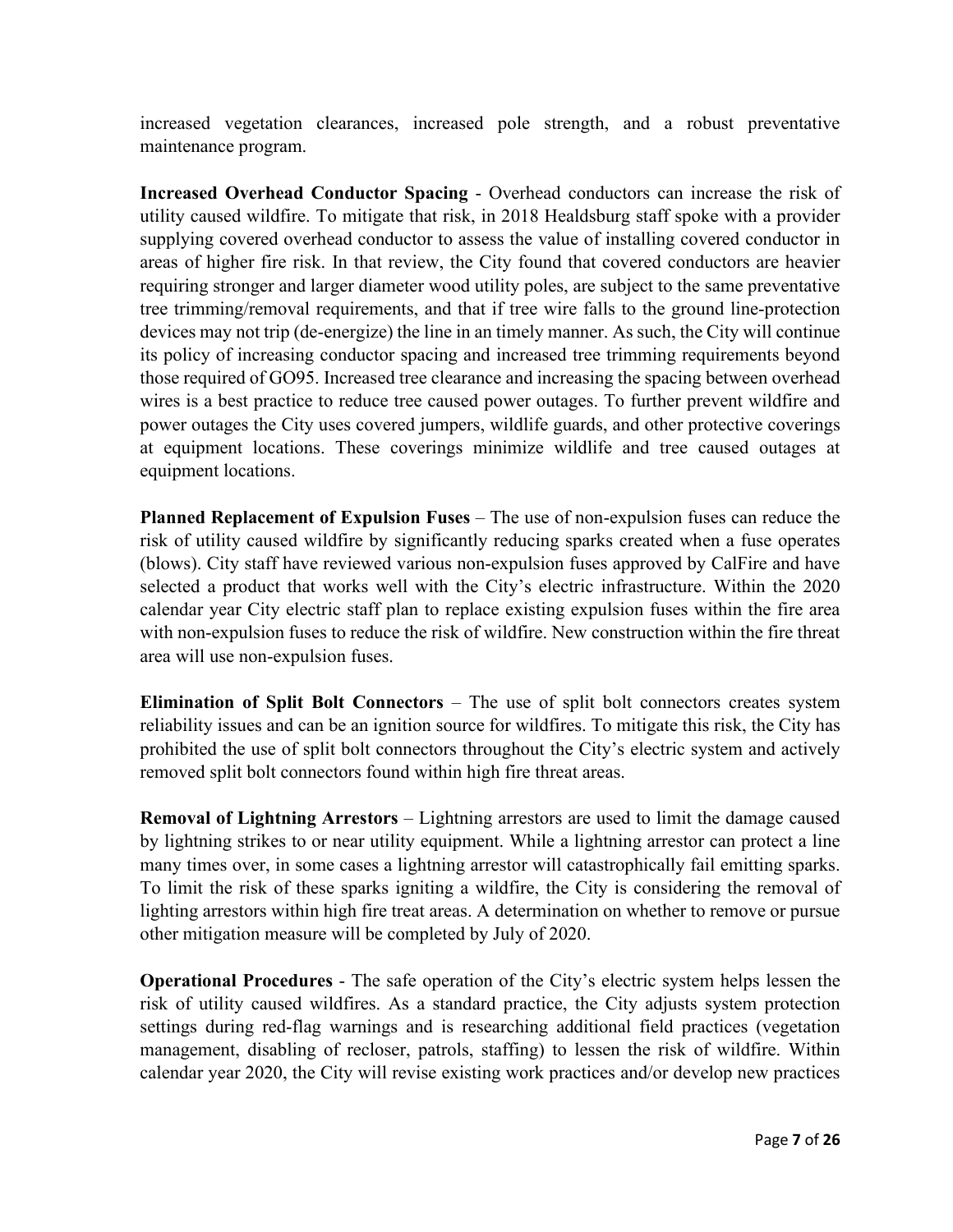to further reduce the risk of wildfire. These practices are expected to center on limitations of work during weather conditions conducive to wildfire.

**Capital Improvements / System Hardening –** As identified by the Utility Director and department staff, Capital improvements will be recommended through the City's 5-year Capital Improvement Program (CIP) and other budgeting processes. Recommendations for system improvements will be based upon their ability to reduce wildfire risk and costeffectiveness. Within the currently approved budgets, the Electric Department is planning to reconstruct an overhead line within the Tier 2 area and replace recloser controls throughout the City electric distribution system. The reconstruction will increase spacing of conductors and increase the strength of the overhead line by replacing the existing copper conductor with aluminum conductor with a steel core. The replacement of recloser controls will improve system protection, situational awareness, and speed Electric Staff's ability to de-energize lines should that be required.

**Staffing & Staff Training –** The City will not be able to reduce the risk of wildfire without staff. Further, electric department staffing must be maintained at appropriate levels with training to maintain staff knowledge and preparedness. This may include cross training to build redundancies within the department and from time to time succession planning for known and pending retirements. Additionally, short briefings (tailboards) will be had with staff ahead of weather events with a combination of conditions that favor the rapid spread of wildfire.

**Wildfire Preparedness, Response, and Recovery –** To minimize the chaotic nature typical of any emergency, this plan outlines necessary steps to prepare, respond, and recover from a wildfire affecting the City's electric system. Throughout the year these procedures will be reviewed and revised as needed to improve the City's Wildfire Mitigation Plan and ability to reduce the risk of wildfire.

### <span id="page-7-0"></span>Key Performance Metrics [PRC-8387 (b)(2)(D)]

The purpose of the Plan is to reduce wildfire caused by utility equipment and the incident rate of utility caused wildfires as a primary metric. However other metrics exists to determine if the risk of wildfire mitigation is being reduced. Five primary metrics are identified below and will be used to measure the effectiveness of the City's wildfire mitigation efforts.

### **Metric 1: Ignitions caused by Utility Equipment**

This metric will be tracked by City staff and reported annually. For the purposes of this plan and the annual reporting, an ignition caused by City owned utility equipment and includes a sustained ground fire of combustible vegetation. To be tracked by the City, staff must have knowledge of the ignition and will track (at a minimum) the date, time, location, and equipment involved for each ignition.

### **Metric 2: Inspection Records & Maintenance**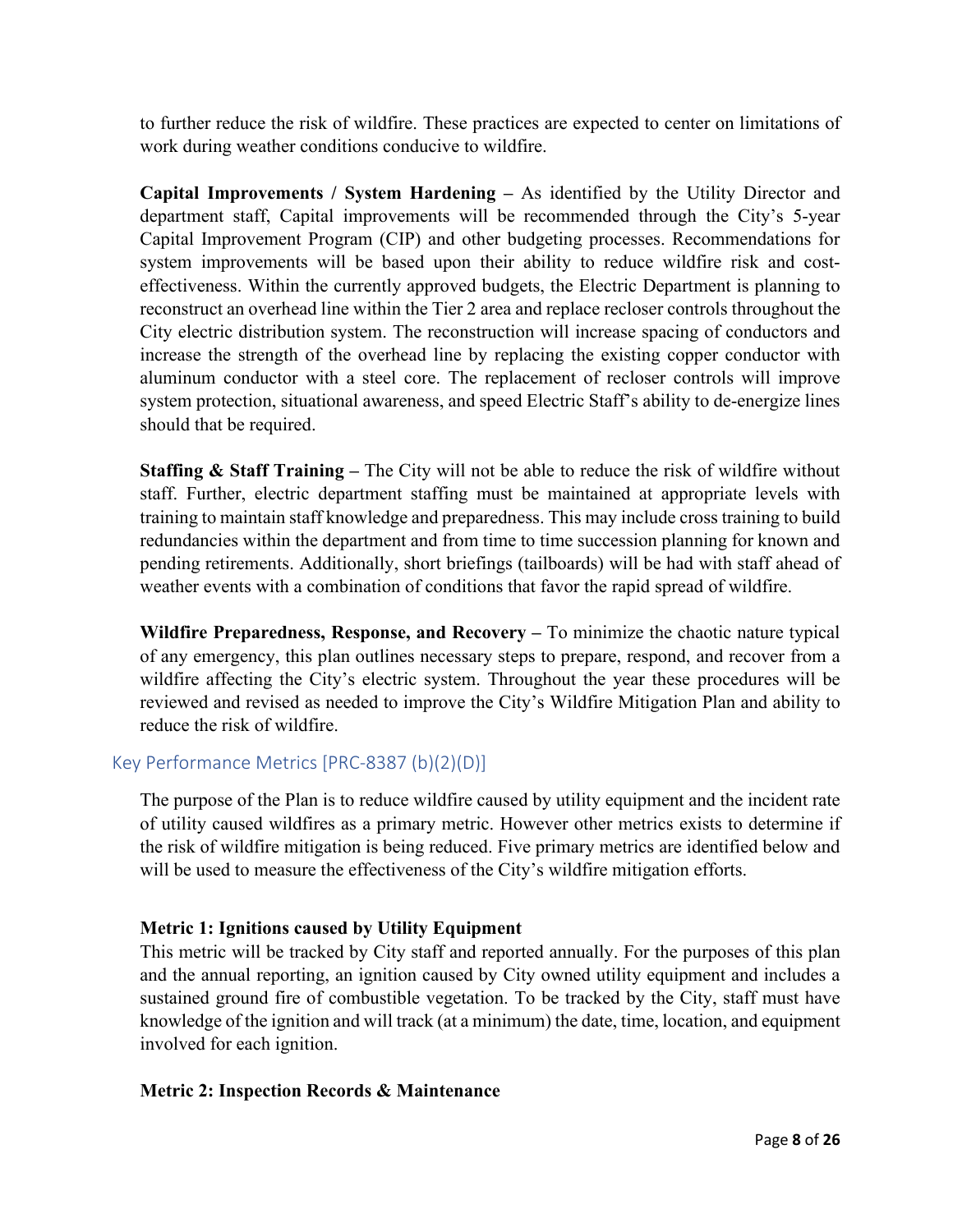System inspections and timely maintenance is one of the leading methods to improve safety and system reliability. Inspections of overhead lines in the fire threat areas will begin in the spring of each year. Needed maintenance or repairs identified during these inspections will be tracked and given priority in the work schedule with higher priority repairs moved up in the Electric Department's work schedule. Each identified maintenance task or repair will be reported annually.

### **Metric 3: Vegetation Maintenance**

Throughout the year, the City maintains proper vegetation clearance from utility lines by contract with a qualified high-voltage tree trimmer and at times augments this work with City staff. Under the terms of the contract, the contractor is required to report their work plan to the City and ensure that proper vegetation clearance from powerlines is met. Vegetation management performed within the high fire threat areas will be tracked throughout the year and reported annually.

### **Metric 4: Overhead Equipment Failures**

Failure of overhead electric utility equipment can be a source of wildfire ignitions. Therefore, the rate of failures of overhead electric equipment, within the high fire threat areas, will be tracked and reported on an annual basis. Any patterns that emerge will be used to proactively replace utility owned equipment.

### **Metric 5: Outage Response Time**

Utility response time to power-outages and other service-calls is a measurable metric that indicates the City's ability to mitigating unsafe conditions related to electric utility equipment. To track and gauge response time, staff's after-hours response time to power-outages or City owned equipment failures will be recorded throughout the year. Staff response time, from first call to the time they arrive on site, will be tracked for every confirmed power-outage and reported annually.

### <span id="page-8-0"></span>Previous metrics related to wildfire [PRC-8387 (b)(2)(E)]

SB901 requires consideration of how previous versions of the WMP's metric have informed the current WMP. The 2020 WMP is the first version of the plan and therefore no discussion of past plans can be had. Future versions of the WMP will include a discussion of previous metrics and how they have shaped and improved policies and procedures to reduce the risk of utility caused wildfires.

### <span id="page-8-1"></span>Disabling Reclosers & De-Energization [PRC-8387 (b)(2)(F)]

As a key component of the WMP, reclosing of circuit breakers and line reclosers serving high fire threat areas will be disabled when the National Weather Service issues red-flag warnings affecting any portion of the City electric service territory. Additionally, during Red-Flag warnings the City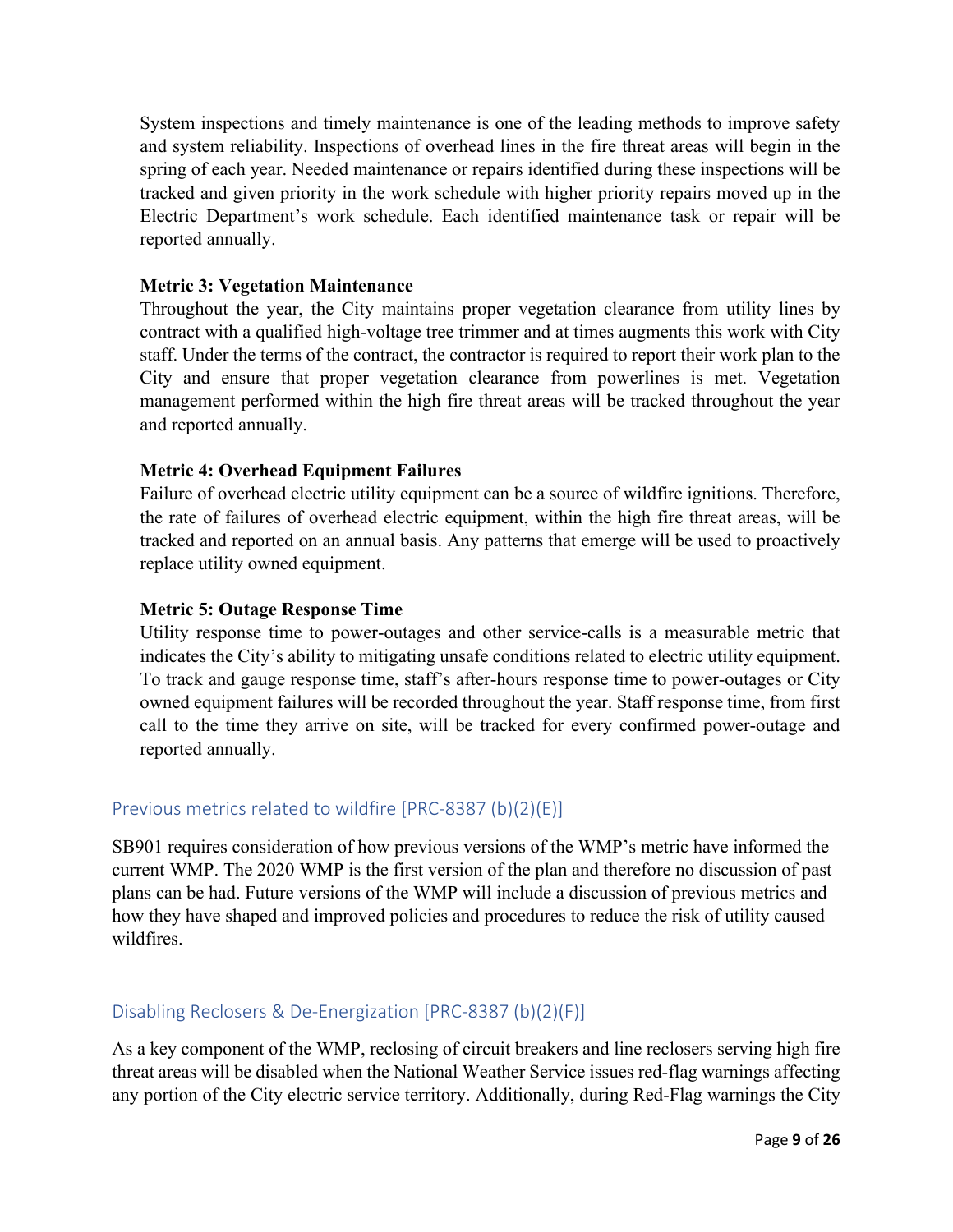will implement recloser settings that shorten the time a fault will exist. In general, these settings include lowering instantaneous trip settings and improving the detection of ground faults. These settings are planned to be implemented in the first half of 2020.

For public safety, City staff may de-energize all or portions of the City's electric distribution system. De-energization of City facilities may occur due to one or more of the following conditions.

- 1) Upon the request of Healdsburg's Fire Department, Healdsburg's Police Department, CAL-FIRE or other State or local public safety agencies.
- 2) When energized powerlines subject to high winds or other weather or atmospheric conditions may create a substantial public safety risk.
- 3) When real-time information from qualified City field staff indicates that wind driven vegetation or other combustible debris are threatening City owned electric utility equipment.
- 4) When PG&E de-energizes the City's transmission source. The City has no control over PG&E's decision to de-energize the Healdsburg's transmission source.

As time permits, de-energization of City operated high-voltage powerlines will be coordinated between the City Manager's Office, Electric Department, and City Public Safety Departments. The decision to de-energize City owned powerlines will be communicated to the City Manager's office as soon as practical.

### <span id="page-9-0"></span>Customer Notification Procedures [PRC-8387 (b)(2)(G)]

Customer notification is an important component and consideration of the Wildfire Mitigation Plan. The City's customer notification procedures start with customer education and continues with relevant updates when weather conditions are conducive to wildfires. Customer education will be predominantly through printed material, social media, and the City's webpage. Real-time communications leading up to and during a potential de-energization event will be predominately through social media and other technology resources immediately available to City staff.

Leading up to and during an event, City staff will coordinate customer notifications through the City Manager's office, City Emergency Operations Center (EOC), or other means available to City staff at the time of the event. The City Manager, as EOC Director, or the EOC Coordinator (Fire or Police Chief) may activate the City's Emergency Operations Plan. To provide the fastest means of notifying electric customers the City will rely on automated phone calls and social media. Social media and automated alerts may include NIXLE, Facebook, and/or Nextdoor.

The City will make efforts to communicate with critical facility operators, such as hospitals, emergency centers, fire departments, water plants, water utilities/agencies, schools, and telecommunications providers before, during, and after any PSPS effecting their City supplied electric service. Communication with critical facilities will be primarily through automated phone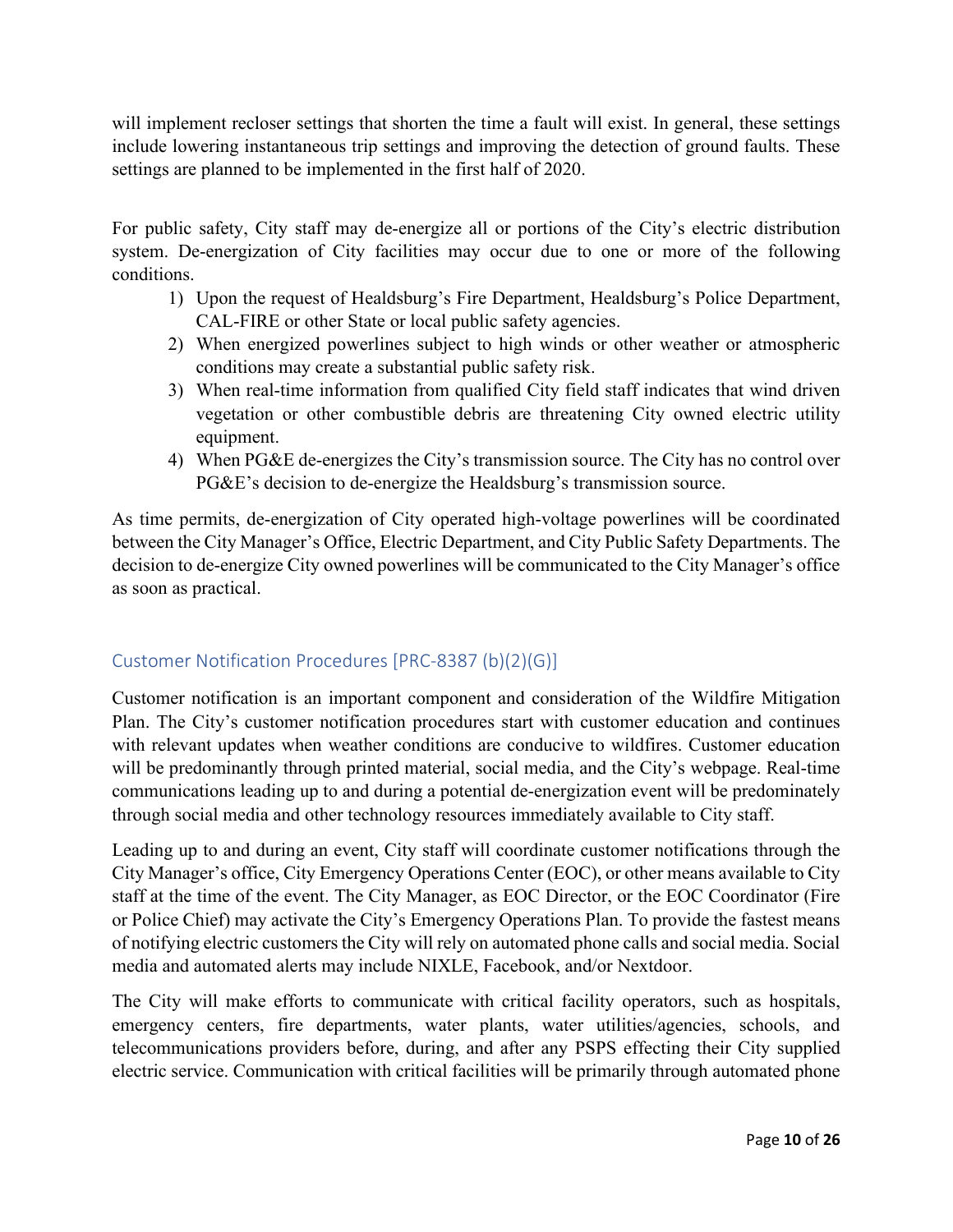call but operators of these critical facilities will also be encouraged to monitor the City's Facebook page and signup for automated emergency alerts such as NIXLE.

City staff will continue to reach out to the community on an ongoing basis regarding the risks of wildfire. This will include the encouragement of City electric customers, first responders, and operators of critical facilities to updating their contact information such that the City can reach them should a de-energization need to occur.

### <span id="page-10-0"></span>Vegetation Management Program [PRC-8387 (b)(2)(H)]

To reduce power outages, promote safety and comply with required clearance the City contracts with a qualified vegetation management contractor to maintain tree and vegetation clearance from energized overhead conductors. The City's clearance requirements, which exceed the requirements of GO-95, apply throughout the City not just within the high-fire risk areas. Contractors are, in general, required to meet the City's tree clearance requirements as summarized below. Appendix D includes the City's specification for electric line clearance services (tree trimming).

- Primary (12,000 volts) trim to 7-feet and maintain no less than 4-feet of clearance during the contract period.
- Secondary (480 volts and below) trim to 3-feet and maintain no less than 1 foot of clearance during the contract period. (pole to pole configuration).
- Service drop maintain 6-inches during contract period (pole to customer weather head).
- Poles and Streetlights trim a 3-foot radius around entire length of poles and streetlights during contract period (excluding customer poles).
- Guy Wires trim to 3 feet and maintain no less than 1 foot of clearance during the contract period. (pole to pole configuration).
- Substation 3-feet clearance from outside of wall from ground level to top of tree.

Through the contract period, the City's contractor is to prune and remove vegetation hazards. This includes removal of dead branches overhanging primary conductors shall be removed. Portions of dead, old decadent, rotten trees, or portions of trees weakened by decay or disease that may contact the line from the side or fall on the line, must be trimmed to eliminate the hazard.

Due to the nature of the City's electric system, mowing or other means of ground vegetation management are not required.

### <span id="page-10-1"></span>Wildfire Inspection Program [PRC-8387 (b)(2)(I)]

Starting each year in the month of May, a qualified City employee shall perform a visual patrol of all overhead supply wires within the high-fire threat areas (Tier 2 or 3). This patrol shall review specific items related to wildfire mitigation such as;

- Proper vegetation clearance from primary and secondary wires
- Condition of wood poles, cross-arms, and other support structures
- Review and prioritize pending maintenance tags within the high-fire threat areas.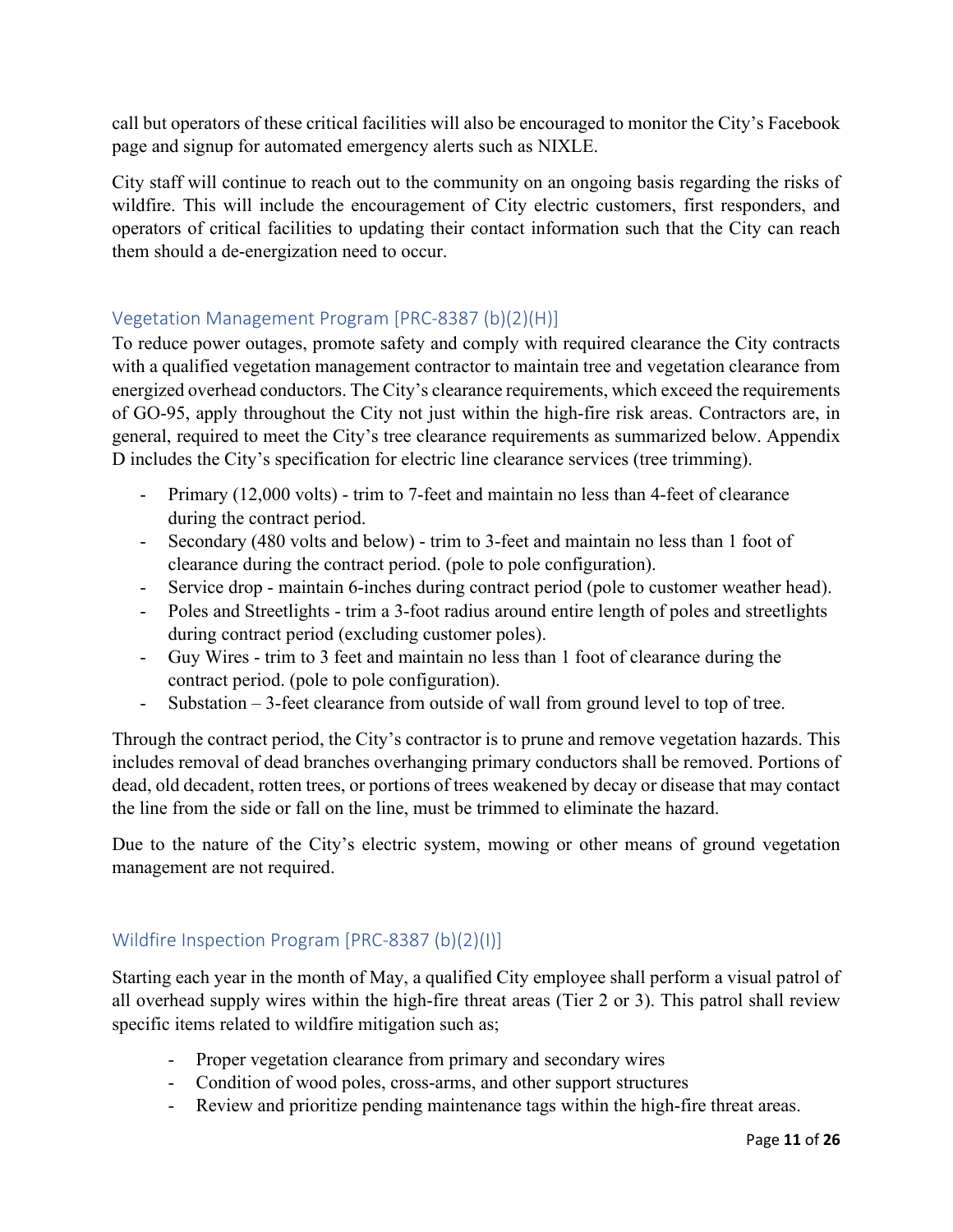Before and after a Red-Flag Warning covering a portion of the City's service territory, a visual patrol of aerial primary and secondary conductors within the Tier 2 areas will be performed. This patrol is intended to identify vegetation clearance and/or equipment issues that can be quickly corrected. The patrol following the Red-Flag event will document, by photo, any fallen vegetation, damaged facilities, or other potential causes of power outages.

The findings of these patrols will be recorded and reviewed by the Utility Director and Electric Superintendent. The Utility Director and Superintendent will review the patrol results to determine the systems performance during an event (outages, vegetation, damaged facilities). The intent of these patrols and data collection is to better predict system performance under specific or known weather events. In future years the frequency of these patrols may be changed.

### <span id="page-11-0"></span>Wildfire Risks [PRC-8387 (b)(2)(J)]

This section of the plan identifies, describes, and prioritizes wildfire risks and drivers found within the City's service territory. The identified risks are separated into two categories; i) risks associated with design, construction, operation, and maintenance of the City's electrical equipment and facilities and ii) risks associated with topographic and climatological factors within the City's service territory.

- i. Risk associated with the design, construction, operation, and maintenance of the City's electric system include the following (listed in order of priority).
	- 1) Vegetation near or adjacent to the City electric lines presents the highest risk for utility caused wildfires. Mitigation of this risk it done through the routine and thorough performance of tree trimming to provide adequate clearance from power lines. As detailed in Appendix D, the City's high-voltage vegetation management program exceeds the requirements of the CPUC's GO 95 by increasing vegetation clearance for both high-voltage and low-voltage utility lines. Over the next 12 months, the City will evaluate the need to limit trimming within the fire area during the fire season or at times of elevated fire risk.
	- 2) Overhead Utility Equipment presents a risk of utility wildfire but can be mitigated through design standards, alternate equipment, and adjusted work practices. To mitigate the risk of utility caused wildfire, the City will enact the strategies discussed early within the plan. These strategies will be reviewed annually for their effectiveness in reducing the risk of wildfire.
	- 3) Reclosing or the automatic testing of faulted powerlines can increase the risk of utility caused wildfires. To lessen this risk, the City initiated the practice of disabling reclosing during red-flag warnings affecting the City's service territory.
	- 4) Certain work practices or operations can increase the risk of utility caused wildfire. As discussed earlier, the City plans to update and revise the current Preventative Maintenance & Inspection Program before the end of 2020. To reduce the risk of wildfire Staff plans to incorporate operational procedures to limit work activities during weather conducive to wildfire, to clarify inspection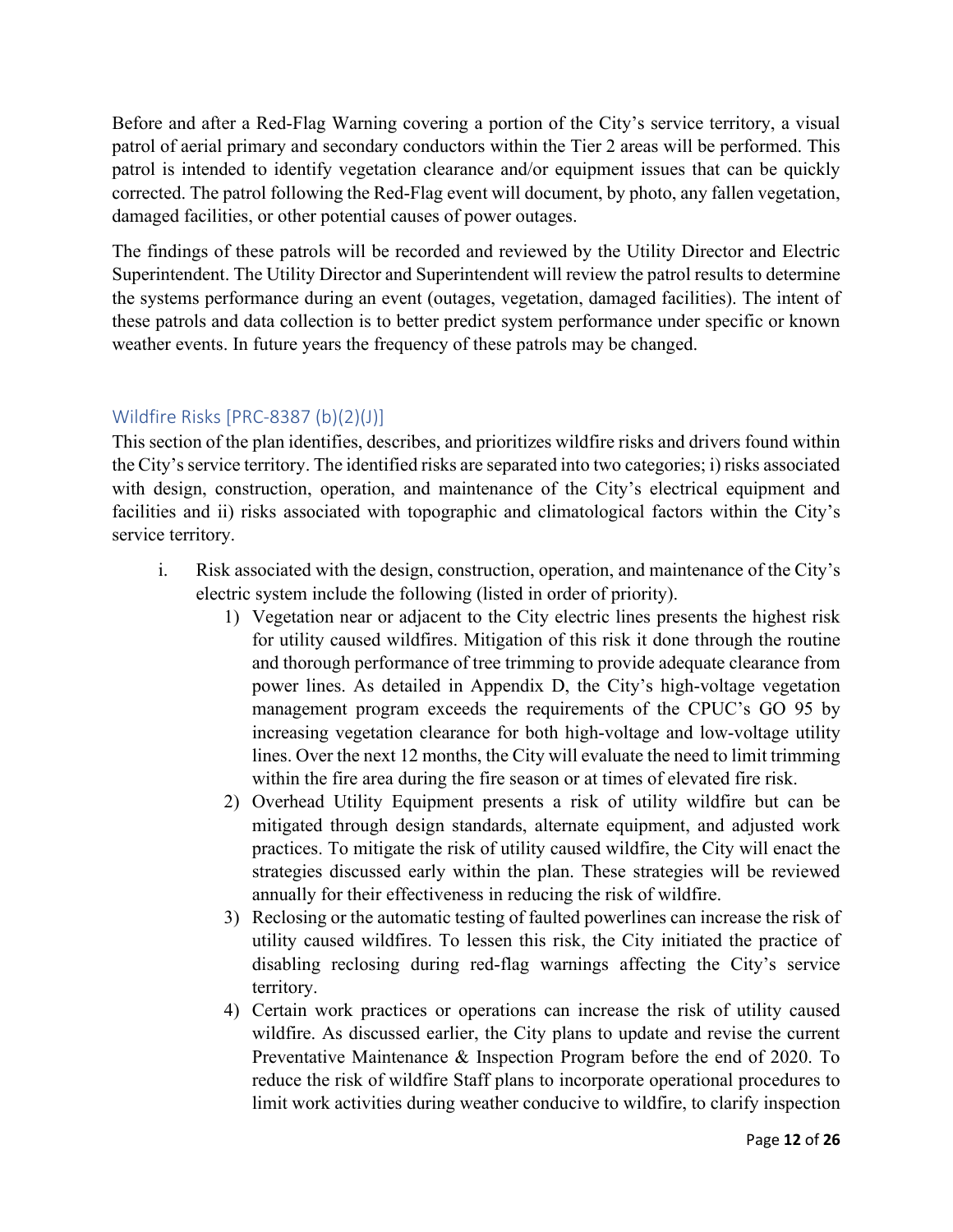practices within the fire-threat areas and revise other work procedures as necessary.

- ii. Topographic and climatological risks include the following (listed in order of priority).
	- a) Volume of vegetation (fuels) present in high-fire threat areas increases the risk and speed of which wildfire can spread. Increasing vegetation clearance from overhead lines lowers the risk of wildfire. Additionally, the City's active and ongoing weed abatement program reduces the amount of fuels within the fire area and Urban Wildland Interface (WUI) further reducing the risk of wildfire.
	- b) Periods of significantly low humidity can dry vegetative fuels and create an increased risk of ignition. The City will monitor the National Weather Service alerts related to fire warnings and/or red-flag days affecting the City's service territory to remain aware of the elevated risks.
	- c) High sustained winds and strong wind gusts can down trees, break branches, or damage utility equipment. The City will monitor the National Weather Service for high-wind warnings, watches, and/or advisory affecting the City's service territory to remain aware of these events. Increasing vegetation clearance, weed abatement programs, and exceeding GO 95 design standards reduces the risk of wildfire caused by these events.
	- d) Extended droughts or continued periods of below average rainfall can increase dry vegetative fuel loads lending to the increase in wildfire risk. Prolonged droughts can also weaken or kill trees. The City's vegetation management program requires the identification and removal of diseased, dying, or hazard trees adjacent to the City's electrical lines. Routine visual inspections allow the City to remain aware of this risk factor. Steep terrain and areas difficult to access are present within the High Fire Threat Area in the City's service territory. Steep terrain can increase the speed and spread of wildfire and limit access delaying response times of local firefighting agencies. While the terrain and access cannot be changed by the Electric Department, prudent utility operations within the fire area can reduce the likelihood of wildfires caused by utility equipment.
	- e) Housing and community activities within wildland urban interfaces (WUI) can increase the risk of wildfire. The City has zoning and land use policies that help to mitigate the risk of wildfire associated with activities in the WUI. Additionally, the City manages an aggressive weed abatement program to reduce wildfire risks.
	- f) Wildfire history within and adjacent to the City's electric service area, shown in Appendix B, are indicators of the risk of wildfire. In review of historical wildfires, the City can confirm that Tier 2 areas covering the City's service area are in fact at higher risk of wildfire.

<span id="page-12-0"></span>Identification of Areas of Higher Risk [PRC-8387 (b)(2)(K)]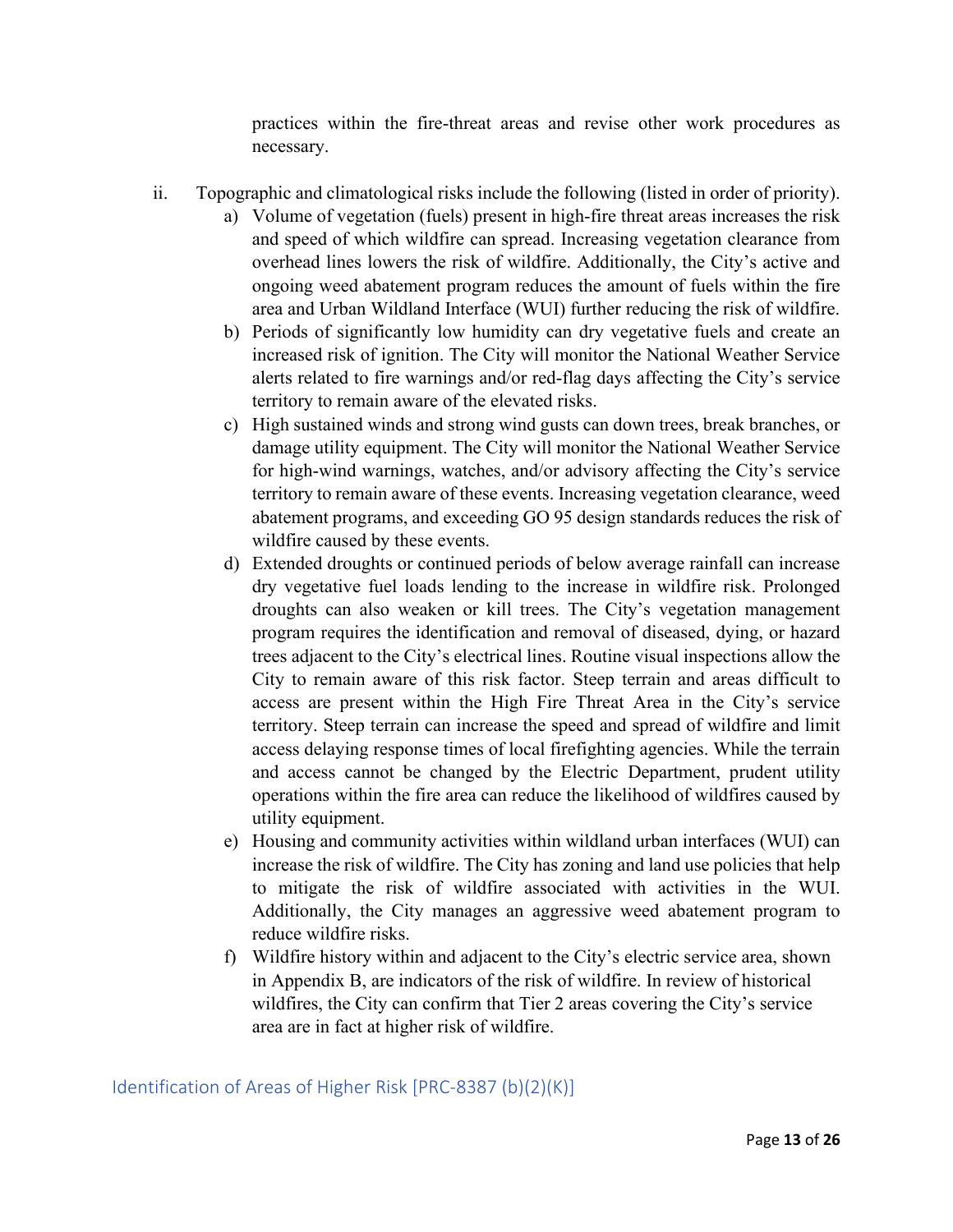In 2017, Healdsburg's City Council directed City staff to submit to the CPUC updates to the City service territory that defined high-fire threat areas (Tier 2). The area defined closely aligned with the City's defined Wildland Urban Interface (WUI) and contain areas of improved property and structures adjacent to wildland vegetation (fuels) with potentially delayed or restricted fire response due to narrow and windy roads and steep terrain. These areas were defined as Tier 2 and provided to the CPUC's fire mapping process.

In working with the CPUC mapping team, the area was further refined and is shown in Appendix A. In accordance with this map, the City operates and maintains electric facilities within these area in a manner appropriate for high-fire threat areas. HED does not recommend any further changes to the High Fire Threat Areas affecting the City at this time.

# <span id="page-13-0"></span>Methodology for Identifying Enterprise Wide Safety and Wildfire Risks [PRC-8387  $(b)(2)(L)$ ]

To determine the level of risk to the City's electric system and service territory, City staff review historic outages within the wildland urban interface and their associated causes as a way to assess wildfire risk. Outages that have the potential for causing wildfires are noted and reviewed for potential corrective actions. On a rolling four-year window, the number of sustained outages is tracked to establish trends.

To assess the risk of wildfire throughout the City's service territory and adjacent areas, City staff reviewed historical fires as well as vegetation and terrain surrounding the City. This annual review helps to confirm the need for wildfire mitigation as well as identify areas of potential threat to the City's infrastructure.

### <span id="page-13-1"></span>Process for restoring power after de-energization [PRC-8387 (b)(2)(M)]

Should the City proactively de-energize powerlines or the City loses its transmission source from PG&E due to a Public Safety Power Shutoff (PSPS) to mitigate the risk of wildfire, the lines will be re-energized in the following manner.

- 1) Overhead facilities in high fire threat areas must be patrolled and visually found to be clear of trouble, damage, or vegetation before re-energizing facilities by a qualified electrical worker.
- 2) If damaged facilities are found, those facilities will be isolated such that sections of overhead lines not damaged can be re-energized restoring power to customers. To the extent additional resources are needed to repair the damage, the City will leverage mutual aid agencies and contractors to obtain material and qualified personnel.
- 3) Any damaged facilities or vegetation issues will be documented and photographed before being repaired or cleared.
- 4) Repairs to damaged facilities will be performed consistent with City and utility design standards and then re-energized.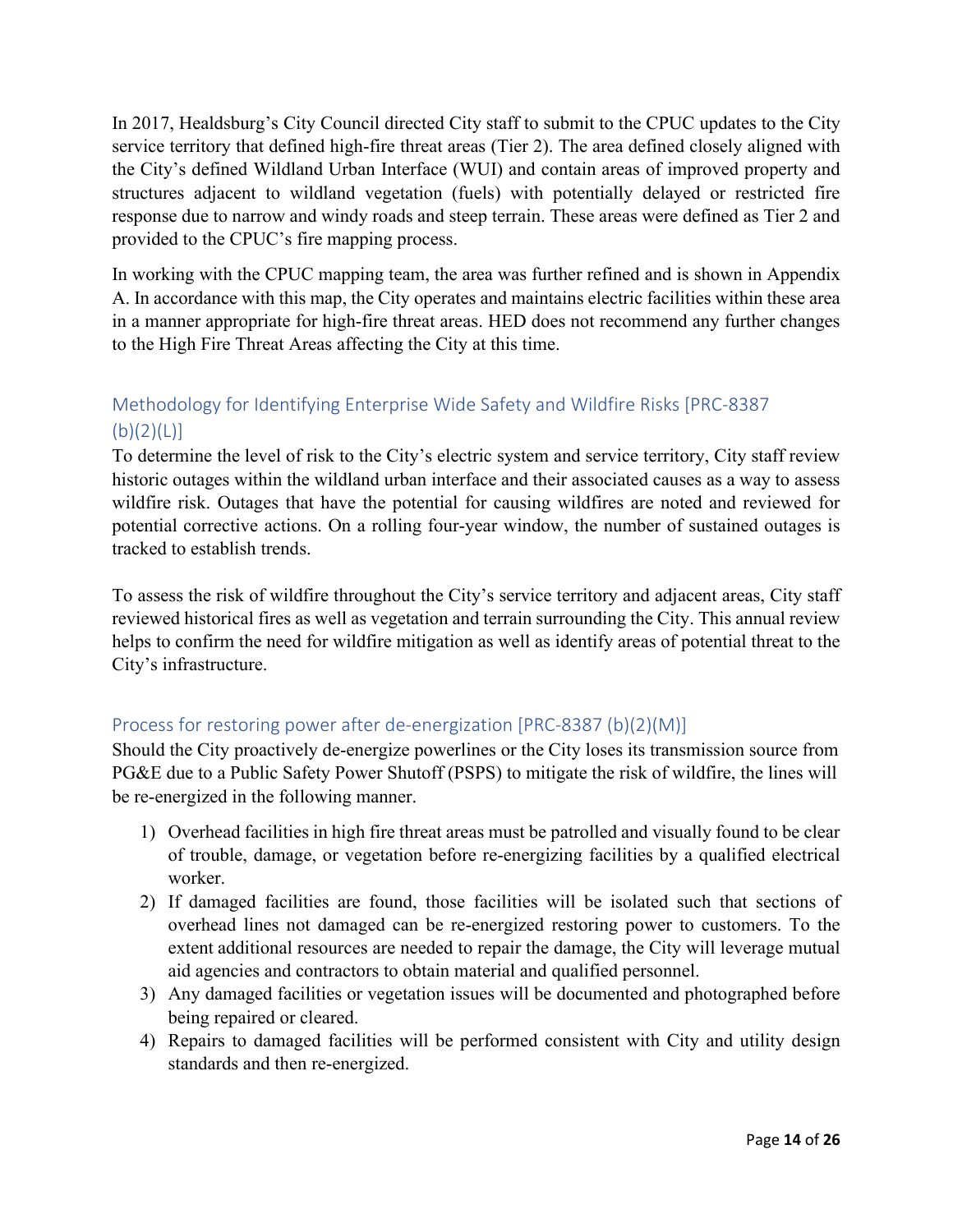### <span id="page-14-0"></span>Wildfire Process & Procedure [PRC-8387 (b)(2)(N)]

- i) The Plan's oversight, monitoring, and auditing will occur at least annually with any lessons learned being prioritized for incorporation into the plan, related standards, and procedures. The City's Utility Director will collect the results of oversight and monitoring of the program. This may include the use of qualified external stakeholders and consultants. As required and necessary, City staff will present this plan to the City Council for their consideration and action.
- ii) The identification of deficiencies and areas of improvement will be noted through the annual auditing process or as issues are identified. Deficiency mitigation or remediation and improvements may be implemented by City Staff at any time in a continued effort to mitigate wildfires.
- iii) Quality control of inspections (line, equipment, & tree), construction standards, and operating procedures will be the responsibility of the City's Electric Superintendent. Through the scheduling of inspections, review of inspections performed, and the completion of any maintenance work found, the Electric Superintendent shall track and record the effectiveness of operations and maintenance staff.
- iv) City staff will continue to review and consider new utility equipment meant to reduce the risk of wildfire. Equipment will be reviewed for the effectiveness and applicability to the City's electric system including the evaluation of non-expulsion fuses, tree-wire, the use of lightning arrestors, and other equipment.
- v) As needed, but at least every five-years, City staff will review system protection settings to ensure proper coordination and possible improvements to reduce the risk of wildfire mitigation. Coordination of protection devices is necessary to ensure system faults are cleared in a proper and expedient manner.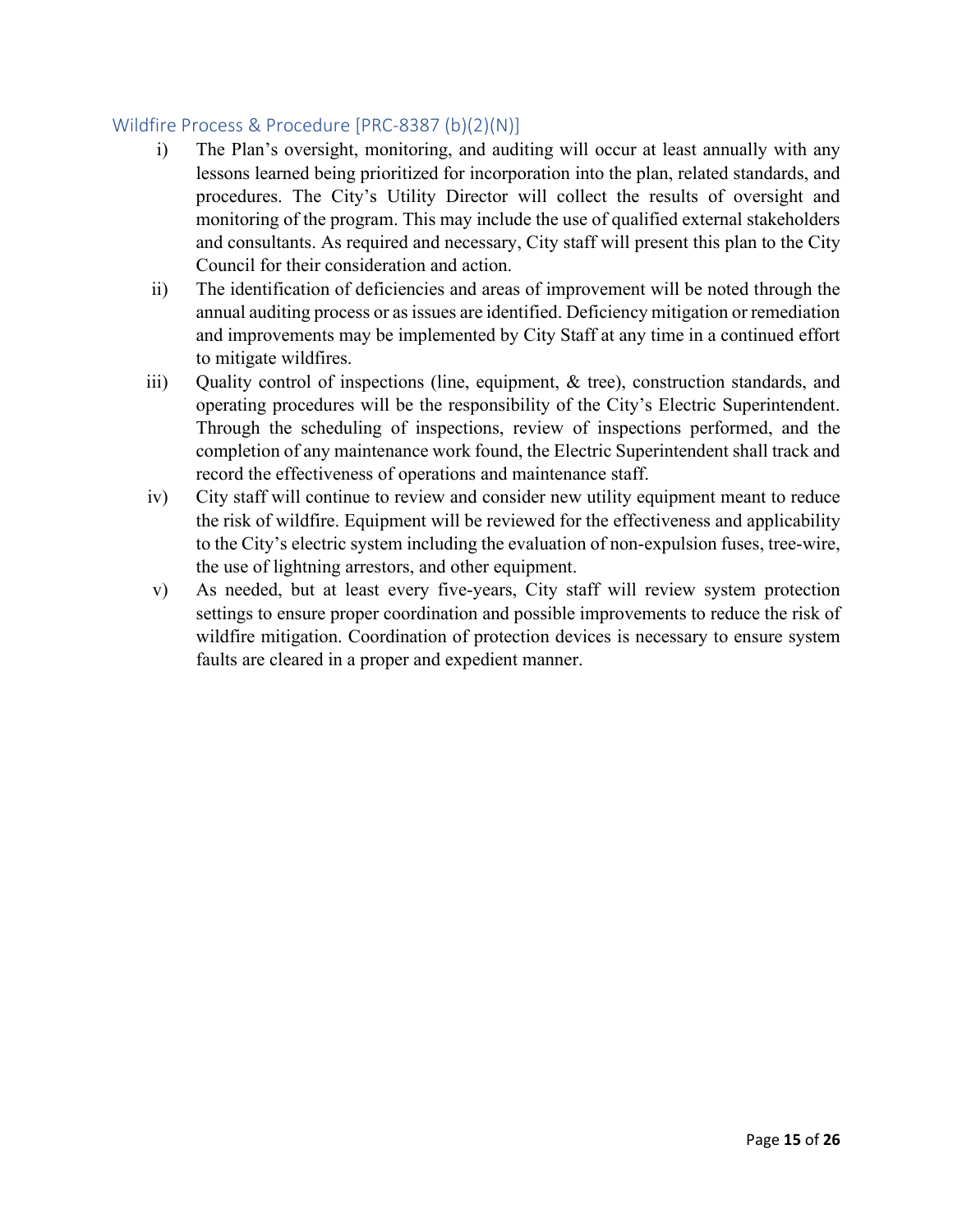# <span id="page-15-0"></span>APPENDIX A – HIGHER FIRE THREAT AREAS WITHIN HEALDSBURG'S SERVICE TERRITORY



*The above graphic shows the CPUC fire threat areas that affect the City of Healdsburg's Service territory.*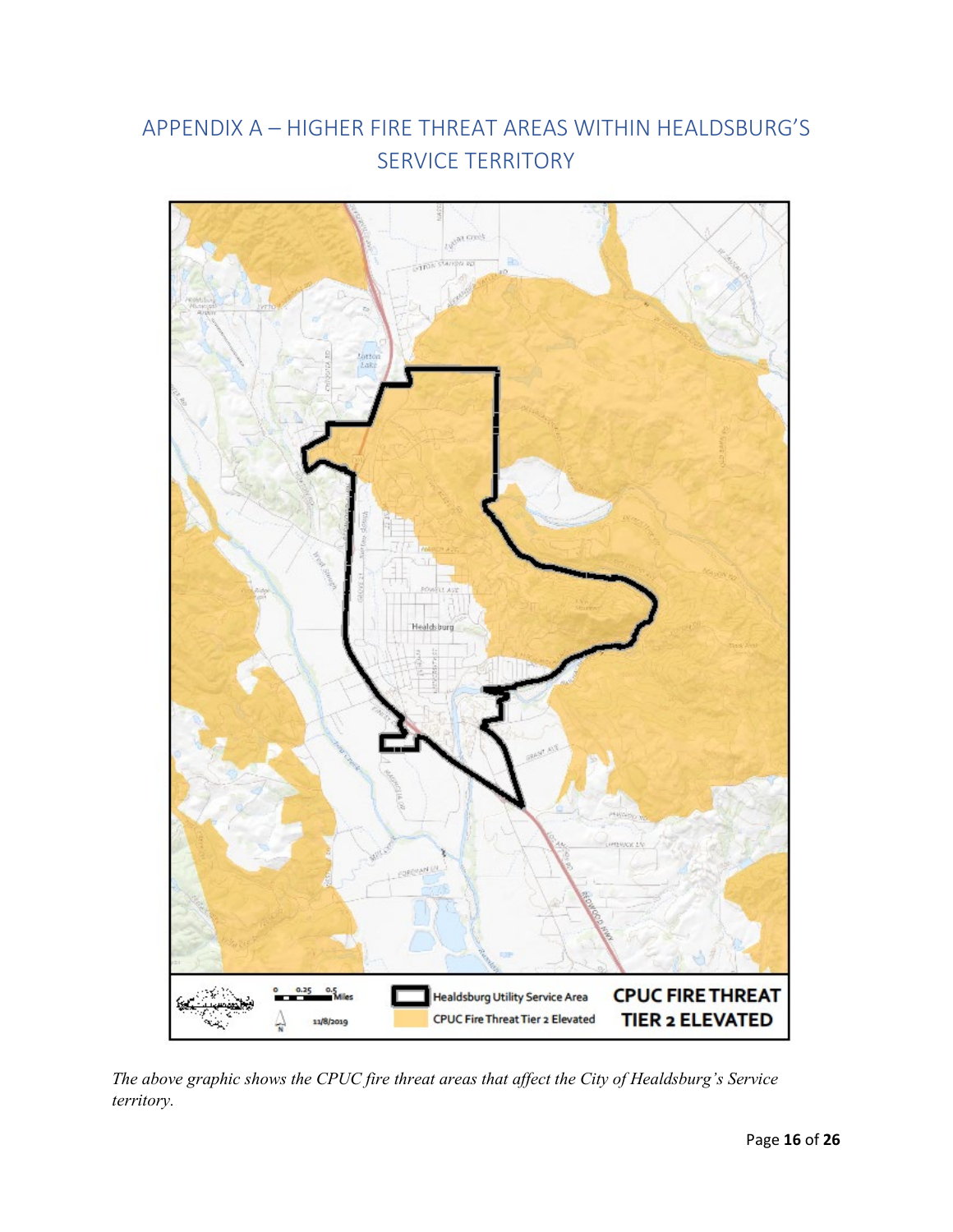<span id="page-16-0"></span>

## APPENDIX B – LOCAL WILDFIRE HISTORY

*The above graphic shows historical wildfires in and around the City of Healdsburg. These historical fires help inform the City of the risk of wildfire.*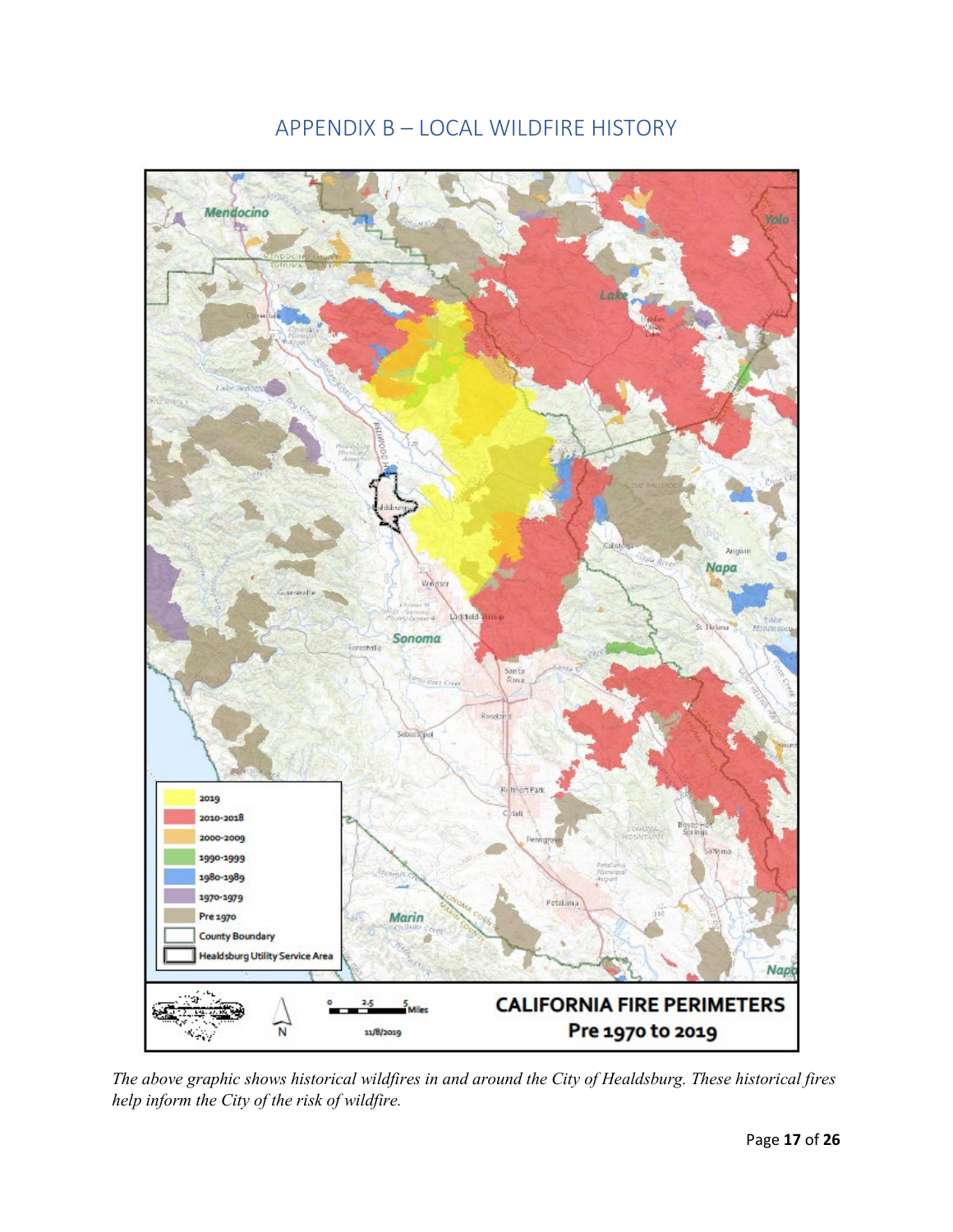<span id="page-17-0"></span>

# APPENDIX C – DISTRIBUTION LINES WITHIN FIRE THREAT AREAS

*The above image approximates the footage of over-head and underground high-voltage distribution line within the Tier 2 area. Of the City's roughly 60 miles of distribution line, 30 are overhead. Of the 30 miles of overhead only 7.5 miles or 25% are within the Tier 2 area.*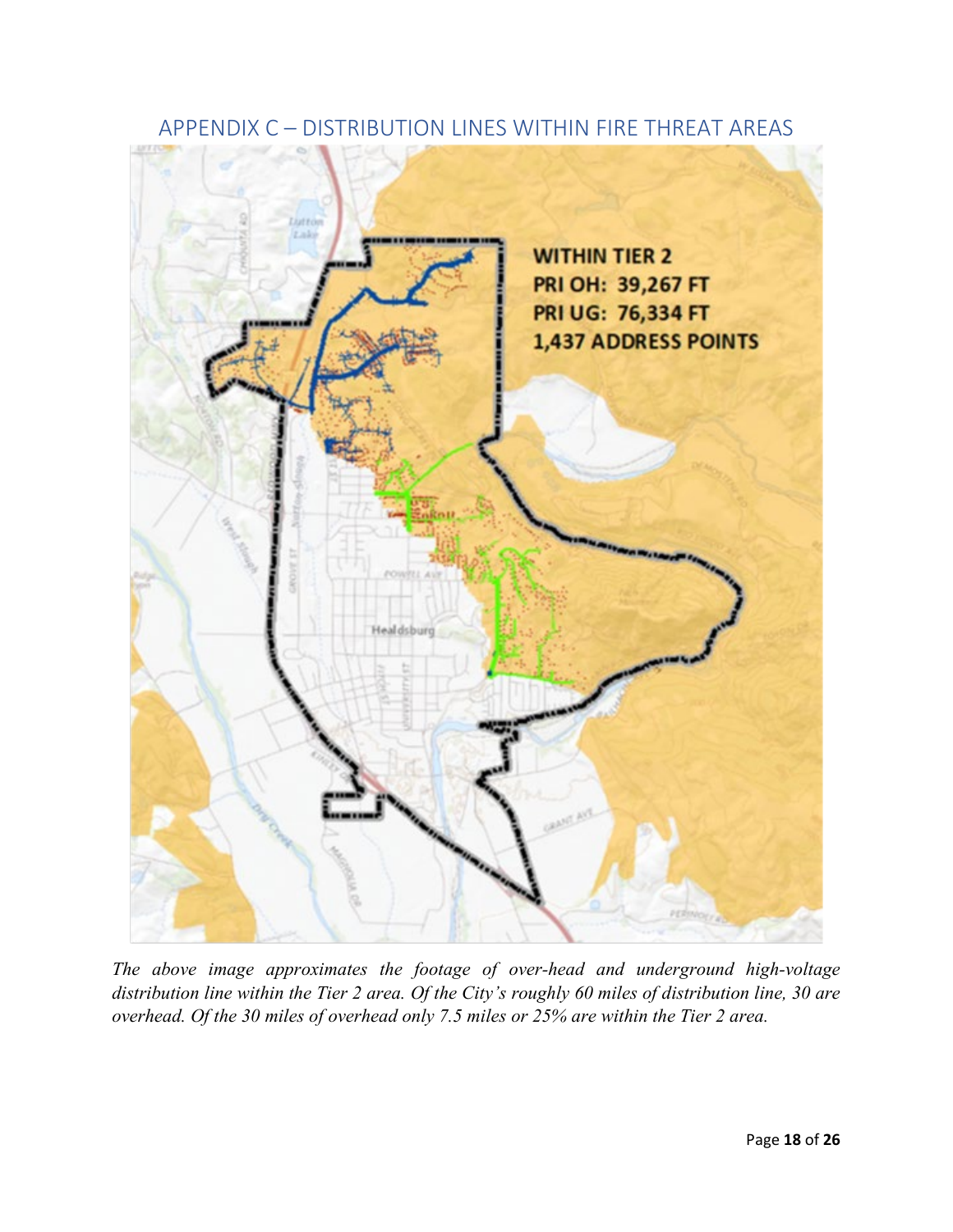<span id="page-18-0"></span>APPENDIX D – VEGETATION MANAGEMENT REQUIREMENTS

# **TECHNICAL SPECIFICATIONS**

**for**

# **ELECTRIC LINE CLEARANCE SERVICES**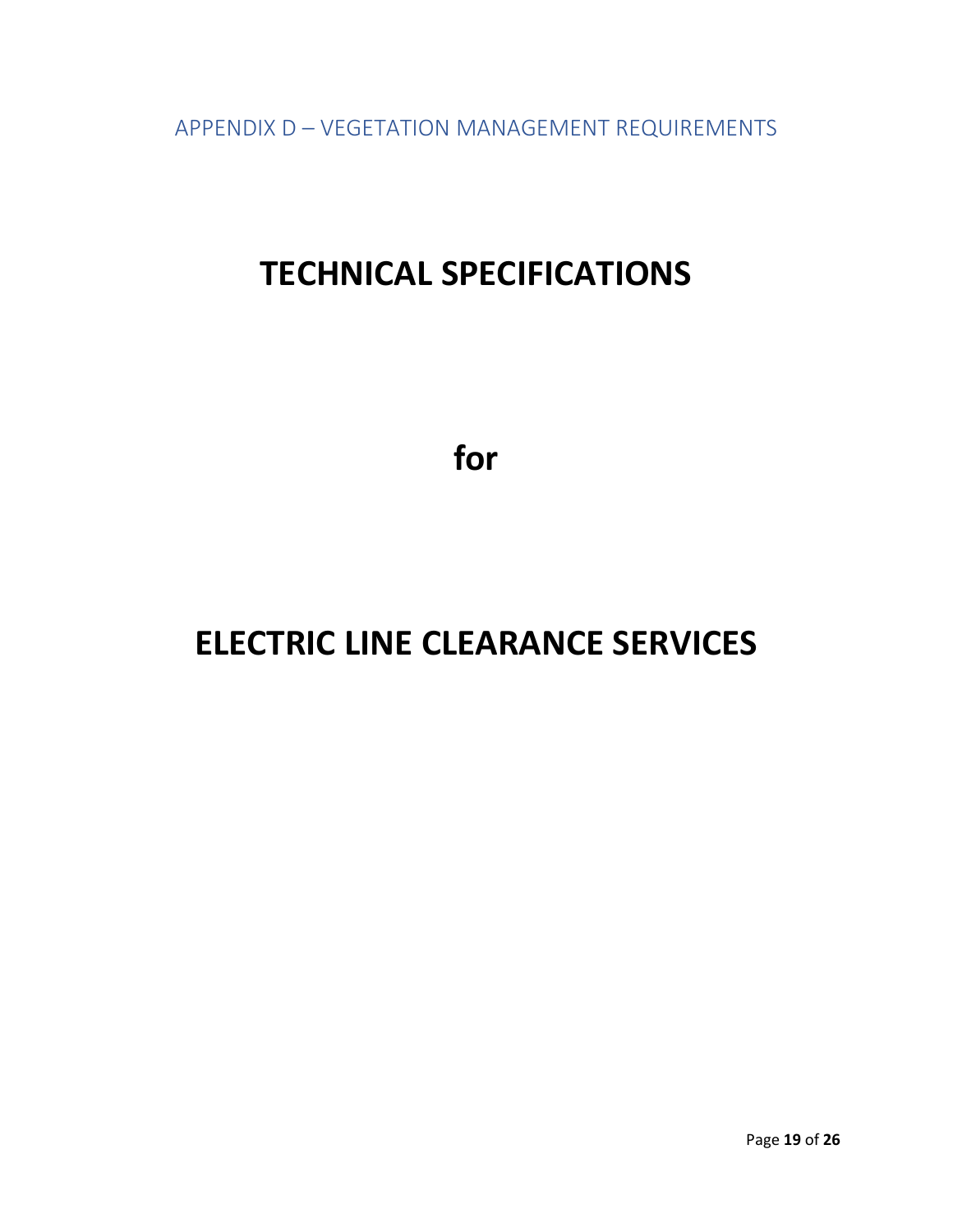### **TERMS AND DEFINITIONS**

### **Terms**

1-la The terms "CITY" or "CITY REPRESENTATIVE" or "SUPERINTENDENT" as used

herein shall be considered synonymous and refer to the City of Healdsburg and its employees or duly authorized agents. They are treated throughout the Contract Documents as if they were singular in number and masculine gender.

1-lb The term "CONTRACTOR" and "BIDDER" used in this specification shall be considered synonymous and refers to the corporation, company, partnership, firm, or individual who has entered into a Contract for the performance of the Work specified herein.

### Definitions

1-2a BIDDER: Any individual, firm, partnership, corporation, or combination thereof, submitting a Bid for the Work, acting directly or through a duly authorized representative.

1-2b CONTRACT: The written agreement covering the Work between the City and Contractor.

1-2c DAYS: The term days shall mean **consecutive calendar day(s)** unless otherwise specified.

1-2d PROPOSAL: The offer or proposal of the Bidder submitted on the prescribed Bid Proposal form setting forth the price(s) for the Work and the additional required information.

1-2e SPECIFICATION: These are project specific specifications and supplement the General Conditions required to complete the Work.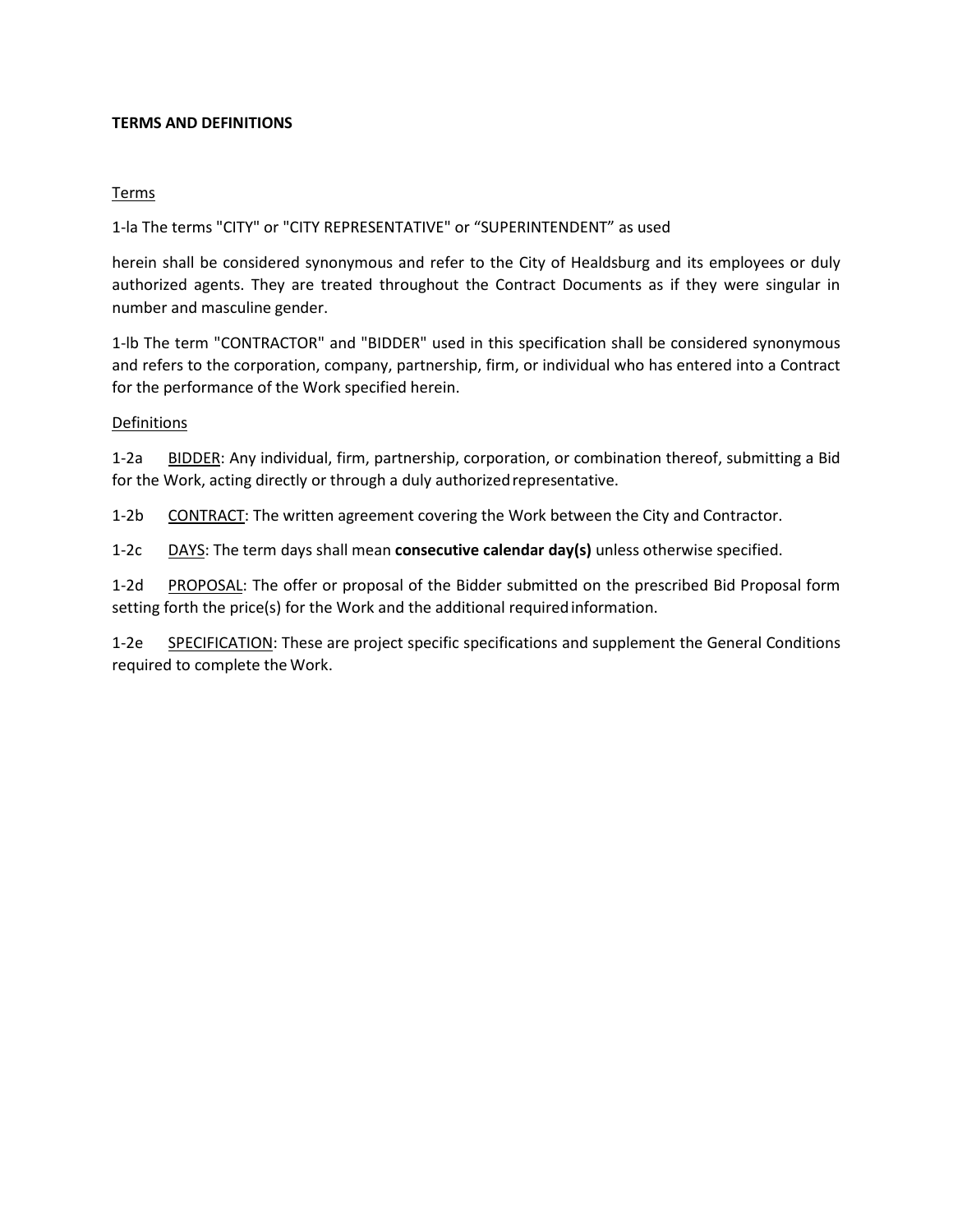### **TECHNICAL SPECIFICATIONS**

### **General**

3-1a Contractor shall establish a field office or marshaling area as a base for daily operations. The Contractor shall keep the City Representative informed in writing as to the name, local address, and telephone number of the Contractor's representative(s) who will be responsible and available outside normal working hours for emergency tree trimming or removal, repairs, cleanup, or the maintenance of traffic control devices.

3-1b The Contractor shall provide the original copy of the City provided Grid Maps when they are complete to the City Representative. See section 3-14 of the Technical requirements.

### 3-2 Permits and Licenses

The Contractor shall procure all permits and licenses, pay all charges and fees, and give all notices necessary and incidental to the due and lawful prosecution of the Work.

### 3-3 Equipment and Equipment Operation

In general, standard tree-pruning equipment shall always be operated and maintained in a satisfactory condition and in compliance with state and federal/OSHA regulations. The City will not loan equipment to the Contractor.

### 3-4 Tools

3-4a Each crew shall, in addition to having the required vehicle and chipper, have all the necessary small tools, climbing lines, rigging, ropes, and lines to efficiently and safely complete routine pruning and removal of trees, including but not restricted to, pole pruners, hand pruners, axes, safety saddles, hand saws, tree climbers, and a leaf blower. The City will not loan tools to the Contractor. The City Representative may suspend the Work where he observes that proper tools and equipment are not being used or used properly to perform the Work.

3-4b Each truck-mounted aerial device crew shall have, in addition to those tools itemized in the above paragraph:

- 1 Hydraulic Pruner
- 1 Hydraulic Saw
- 1 Gas-Powered Chain Saw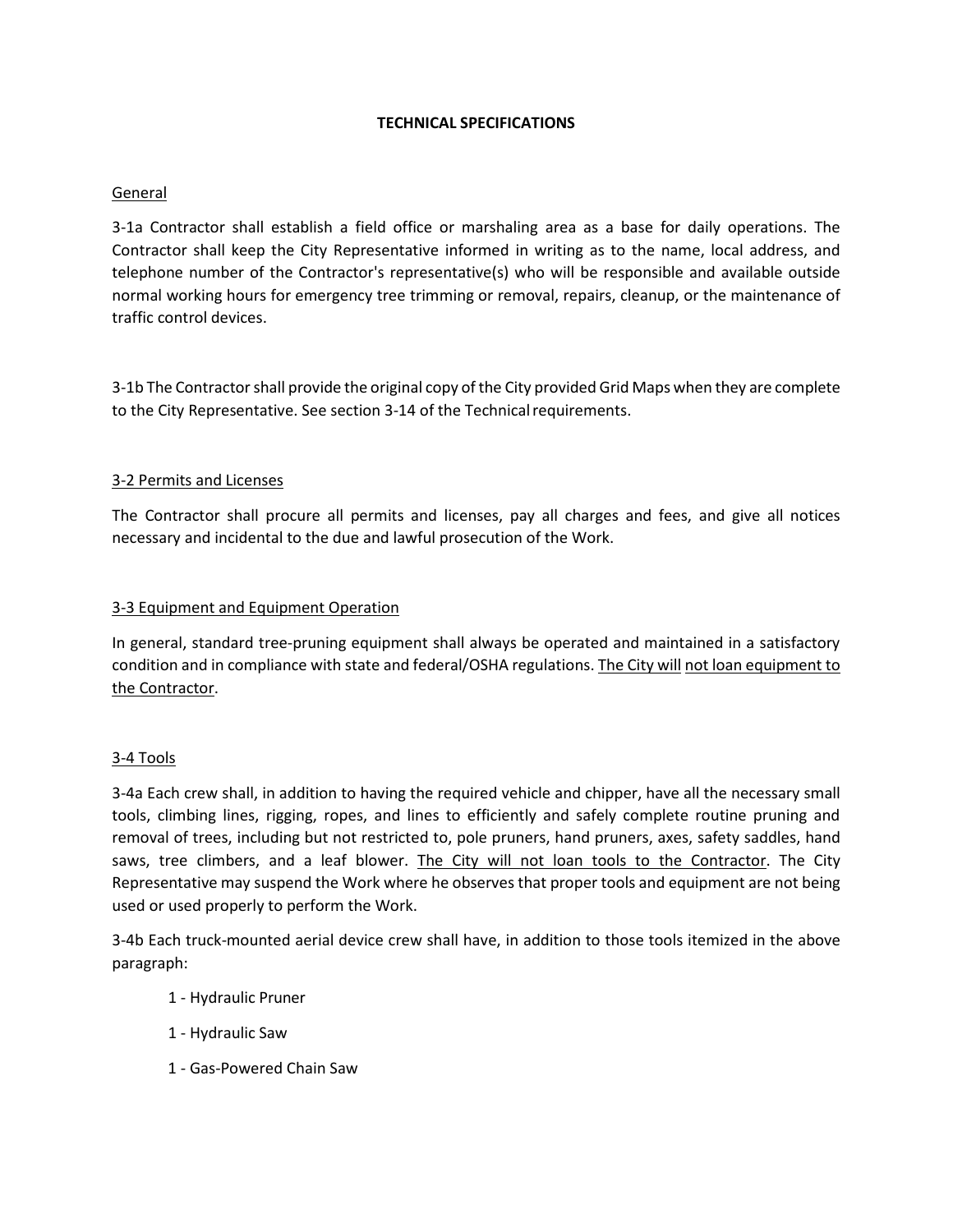### 3-5 Notification of Property Owners

3-5a The Contractor shall notify and obtain permission by a property owner or resident a minimum of twenty-four (24) hours prior to any scheduled line clearance tree work. The City of Healdsburg will provide paper "Door Hangers" for the Contractors use in order to officially notify customers of impending work. Contractor shall be responsible for proper distribution of said "Door Hangers". If the Contractor cannot obtain permission to perform the necessary work, the City Representative will assist in notifying the property owner.

3-5b If a property Owner or resident objects to tree pruning or other tree-care work, the contractor may be required to delay pruning until the objection is resolved. If the objection to pruning occurs while work is in progress, the Contractor shall immediately stop work on the tree or trees in question and immediately notify the City Representative. Work shall not resume at the location of the objection until authorized by the City Representative.

3-5c The City shall not be liable for any expense to the Contractor arising from work delayed by a property owner or occupant's objections to tree trimming.

#### Safety Standards

3-6a All current federal, state, and local electric line clearance tree trimming, aerial device, and vehicle traffic safety orders shall be adhered to. All employees and equipment working within the ten (10) foot proximity of energized conductors in excess of 300 volts shall be qualified line clearance tree trimmers or qualified line clearance tree trimmer trainees using appropriate tools and equipment. Qualified line clearance tree trimmers and qualified line clearance tree trimmer trainees shall be as defined in Title 8 of the California Electrical Safety Orders.

3-6b The Contractor shall always use EXTREME CAUTION to ensure safe distance/working space from energized above and below ground high-voltage equipment and lines near the area of work.

**The Contractor shall be solely and completely responsible for conditions of the job site, including safety of all persons (including his employees), traffic control, work conditions and property during performance of the Work and until acceptance by the City.** Safety provisions shall conform to all applicable federal, state, county, and local laws, ordinances, codes, the requirements set forth in this specification, and any regulations that may be detailed in other parts of these Contract Documents. Where any of these are in conflict, the more stringent requirement shall be followed. The Contractor's failure to be thoroughly familiarized with the aforementioned safety provisions shall not relieve the Contractor from compliance with the obligations and penalties resulting therefrom.

3-6c Contractor shall have established and maintain an Injury and Illness Prevention Program (IIPP) pursuant to Title 8, Section 3203 of the California Administrative Code. Such program shall include, but not be limited to, a safety training program instructing Contractor's employees in general safe work practices and shall include specific instructions with regard to hazards unique to the employee's job assignment. Contractor shall schedule periodic inspections to identify and correct unsafe conditions and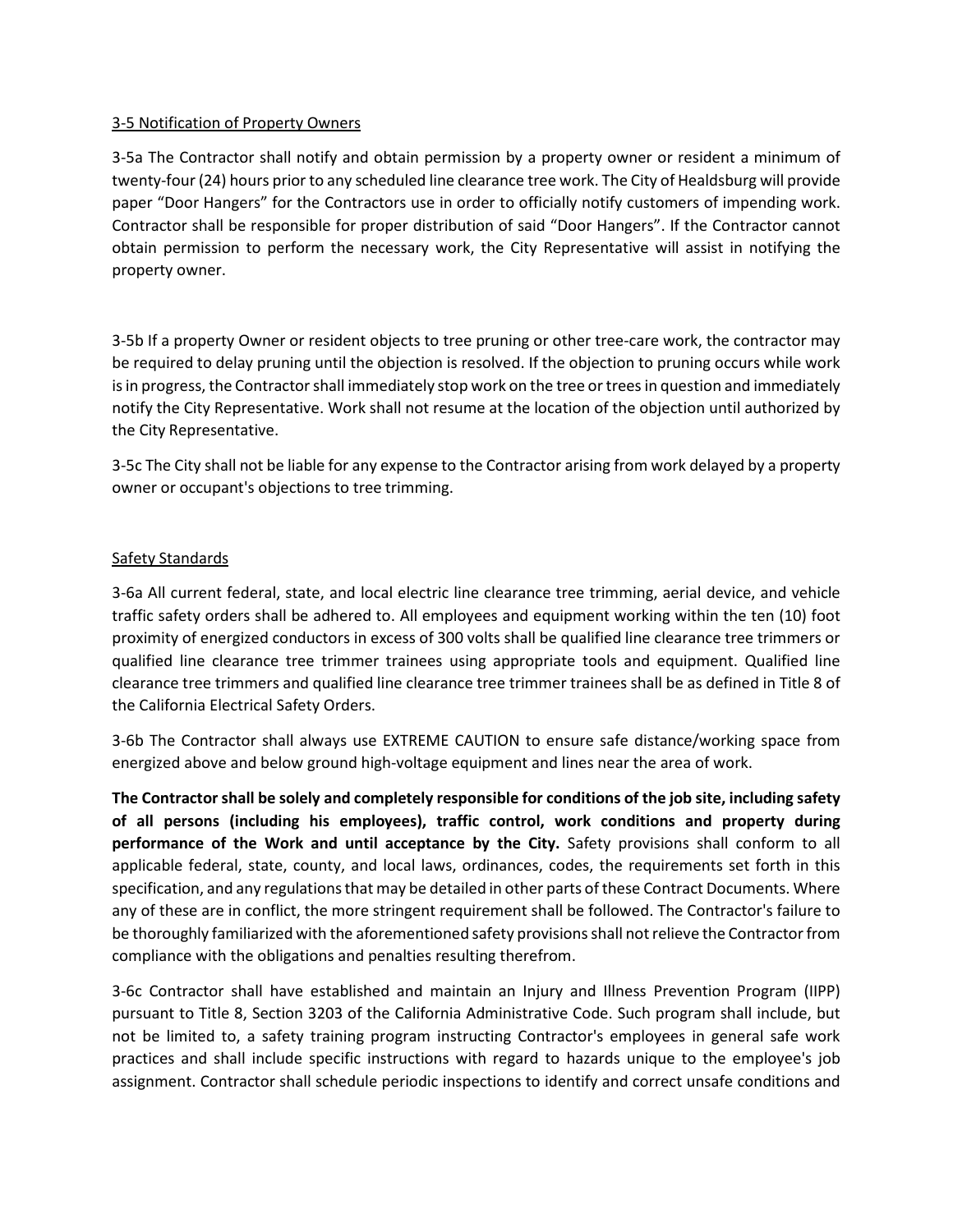work practices. A copy of this program must be made available on site to the City of Healdsburg upon request.

### 3-7 De-energizing Conductors

Whenever it is determined that an electrical hazard exists in a tree that has to be climbed and this hazard cannot be cleared from the ground with a non-conductive pole pruner or pole saw, then the Contractor shall request that the circuit be de-energized and grounded for the length of time required to clear the tree or trees from the conductors. If the electrical hazard is an emergency (potential for personnel injury, property damage or conductor damage), then the circuit will be de-energized as soon as possible. If not, the City requires a seventy-two (72) hour notification period to notify the residents of the planned outage.

### 3-8 Public Convenience and Safety

3-8a The Contractor shall so conduct his operations in a manner to cause the least possible obstructions and inconvenience to public traffic. The Contractor shall comply with all City, County, and State requirements for traffic control. Traffic control measures shall be in conformance with the California Manual on Uniform Traffic Control Devices for Construction and Maintenance Work Zones.

3-8b Contractor shall provide informational work, traffic, and other signing as required to adequately warn pedestrian and vehicular traffic of the Work in progress. The Contractor may be required to direct pedestrians and traffic around the work area with the use of cones, delineators, and/or flaggers.

3-8c At the end of each day's work and at other times when tree-pruning operations are suspended for any reason, the Contractor shall remove all equipment and other obstructions from that portion of the roadway and/or sidewalk open for use by public traffic and pedestrians.

### 3-9 Priority of Pruning

The Contractor will give first priority to trees in contact with 12,000-volt lines when scheduling work throughout the Contract period. The City will provide a list of locations where trees are in contact with 12,000-volt lines whenever the City is aware of such conditions. All electric line clearing locations shall be processed in the order they are scheduled. The City Representative must approve any deviation from this schedule.

### 3-10 Type of Pruning

3-10a **Natural pruning techniques:** Pruning techniques recommended by the International Society of Arboriculture (ISA) shall be utilized. Care shall be taken to avoid practices that can cause severe damage or injury to the tree. Practices such as flush cutting, stubbing, or cuts that damage the branch bark ridge or collar are prohibited. When cutting back to a lateral (side) branch, that branch should be at least onethird (1/3) of the diameter of the limb that was removed.

3-10b **Pruning:** All trees are to be pruned so as to obtain the minimum clearance requirements from all electric conductors owned by the City of Healdsburg as set forth in the Table of Required Minimum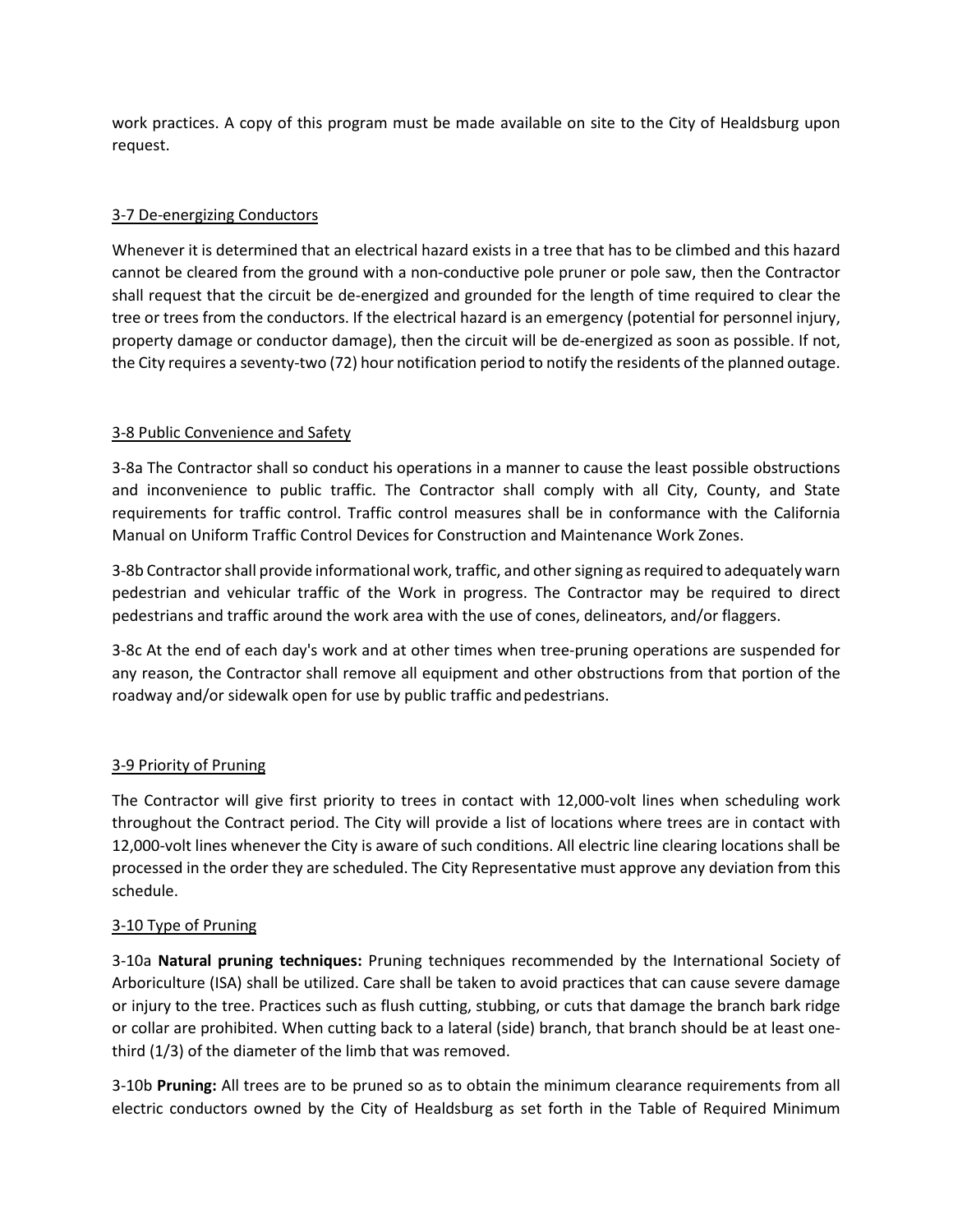Clearances. Dead branches overhanging primary conductors shall be removed. Portions of dead, old decadent, or rotten trees or portions of trees weakened by decay or disease that may contact the line from the side or fall on the line, must be trimmed to eliminate the hazard. Extreme care shall be taken while working around energized conductors. The Contractor's Field Supervisor on the job shall analyze the Work and bring to the attention of the City Representative any potential safety hazards.

3-10c **Directional Pruning:** Trees and vegetation that require trimming to provide acceptable clearance shall be pruned in accordance to generally accepted practices of the International Society of Arboriculture (ISA). These methods may include; Natural Pruning, Drop-Crotching, V-Notching, and/or Through Pruning to promote growth away from the lines.

3-10d **Side Prunes and Slope Backs:** Where line-clearance pruning adversely alters the shape of a tree, additional pruning shall be done to give the tree satisfactory shape and appearance. Whenever possible, slope back a high side prune to prevent the wall effect that is an unsightly style of pruning and increases the chances of limb failure.

### 3-11 Table of Required Minimum Clearances

3-11a The following are required clearances between trees and power lines when line clearance tree pruning is being performed:

Primary 12,000 volts ….. trim to 7 feet and maintain no less than 4 feet of clearance during the contract period

Secondary 120/240 volts ....... trim to 3 feet and maintain no less than 1 foot of clearance during the contract period. (pole to pole configuration)

Service drop 120/240 volts ...... maintain 6" during contract period. (pole to customer weather head) - see note below.

Poles and Streetlights trim a 3-foot radius around entire length of poles and streetlights during contract period (excluding customer poles)

Guy Wires ....... trim to 3 feet and maintain no less than 1 foot of clearance during the contract period. (pole to pole configuration)

Substation …… 3 feet clearance from outside of wall from ground level to top oftree

*Note: Provide minimum pruning where service conductor shows strain or evidence of abrasion from tree contact. Any evidence of abrasion shall be reported to the City Representative. In instances where large branches or tree trunks are involved, the Contractor shall notify the City Representative for possible rerouting of service drop(s) or installation of tree guard(s) by City crews.*

3-11b While obtaining minimum clearance, consideration shall be given to conductor sag due to changes in temperature. **In any event, assume two (2) feet of additional sag for 12kV circuits.** This additional clearance must be added to the applicable Section 3-11aclearances.

3-11c Where conditions exist that prohibit the Contractor from obtaining the required minimum clearances (i.e., to comply with state or local ordinances, for designated heritage trees, for major trunks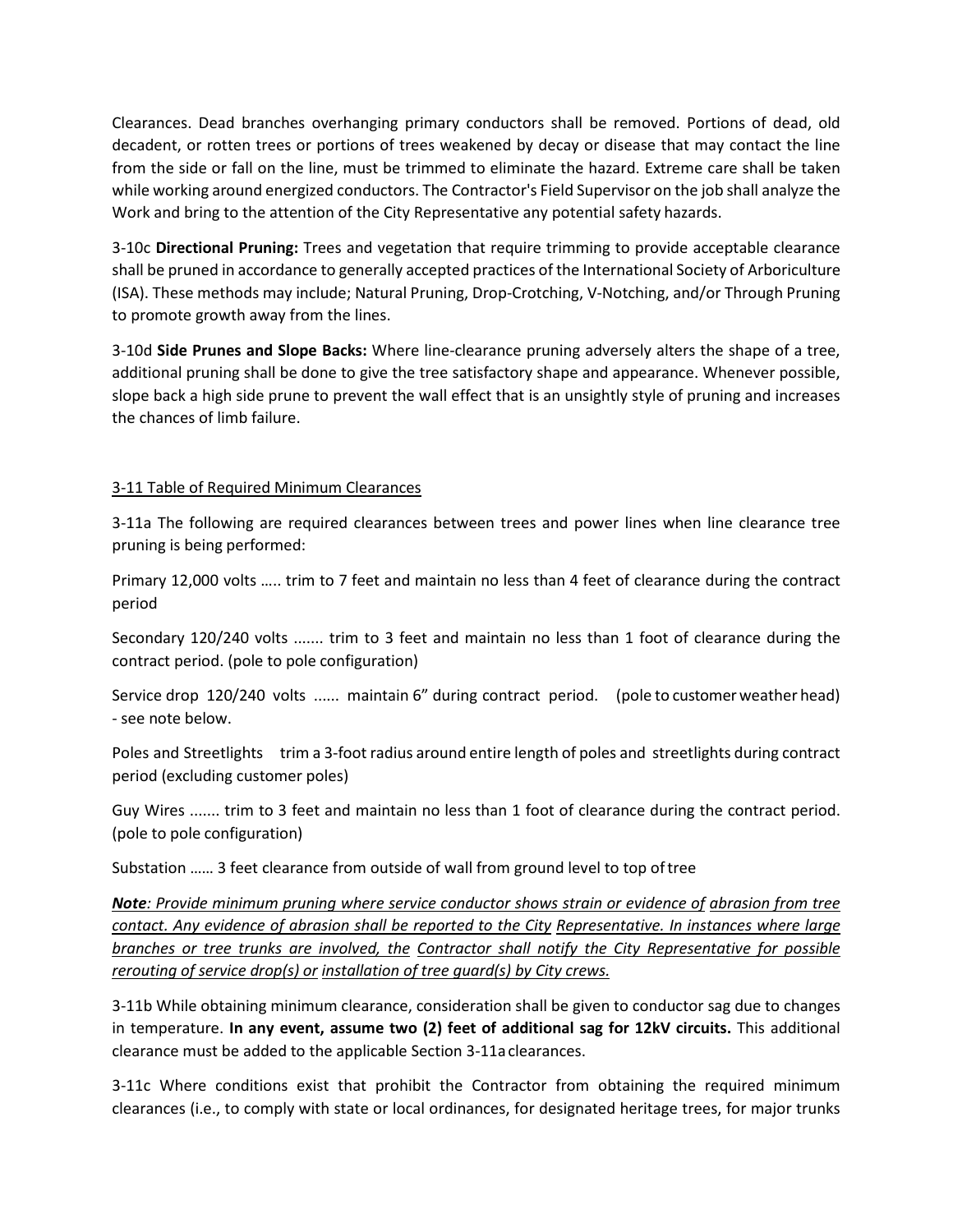or leads), clearance may be reduced, where agreed to by the City Representative to comply with an ordinance or other required specifications.

### 3-12 Removal of Brush, Debris, and Wood

All tree pruning and debris resulting from tree-care work shall be promptly removed from the Work site and properly and legally disposed of at the expense of the Contractor.

### 3-13 Final Cleanup

The Contractor's Work shall be performed in an environmentally responsible manner. Precautions shall be taken to prevent damage or injury to any adjacent trees or other plant life that are not a part of this Contract, to any other personal or real property, and to any person or animal. Any damage to property that can be repaired shall be repaired by the Contractor to the satisfaction of the City Representative. Damage to property that cannot be repaired to the satisfaction of the City Representative will result in damaged property being replaced at the Contractor's sole expense, prior to final payment to the Contractor by the City. Any expenses incurred by the City to repair damage will be deducted from the Contractor's final payment. Upon completion of tree pruning or other tree-care work of a separate tree or a group of trees, the area shall be cleaned to a condition at least equal to that, which existed when work was started. Final cleanup of the Work area shall be satisfactory to the City Representative and affected property owner(s).

### 3-14 Weekly Reporting Requirements

The Contractor shall fill out all necessary information on each Grid Map. The individual Grid Map sheets shall be used during patrols and identify all lines that do and do not require trimming. Lines that do not require trimming shall be highlighted green. Lines that require trimming shall be clearly marked (highlighted) designating primary or secondary. Primary lines shall be highlighted pink and secondary/service lines shall be highlighted blue. Lines that require trimming shall have the date and tree type clearly marked on the map in the area the trimming was performed. This information shall be filled out no later than the completion of the work within the grid area. This is necessary to ensure an immediate record is established and will guarantee that information is not lost if a tree crew must pull off a job. All completed Grid Maps for a given week shall be gathered by the Contractor and turned in to the City Representative by no later than Wednesday of the following week. A sample of the Grid Map is included in Appendix A.

### 3-15 Boundaries of the Contract Area

All City overhead power lines may require trimming to comply with the Specifications. City of Healdsburg Electric Department circuit maps are provided to identify the location of the Work area required in this Contract. (See attached Appendix A: Contract Area Map) **The attached maps do not show all overhead**